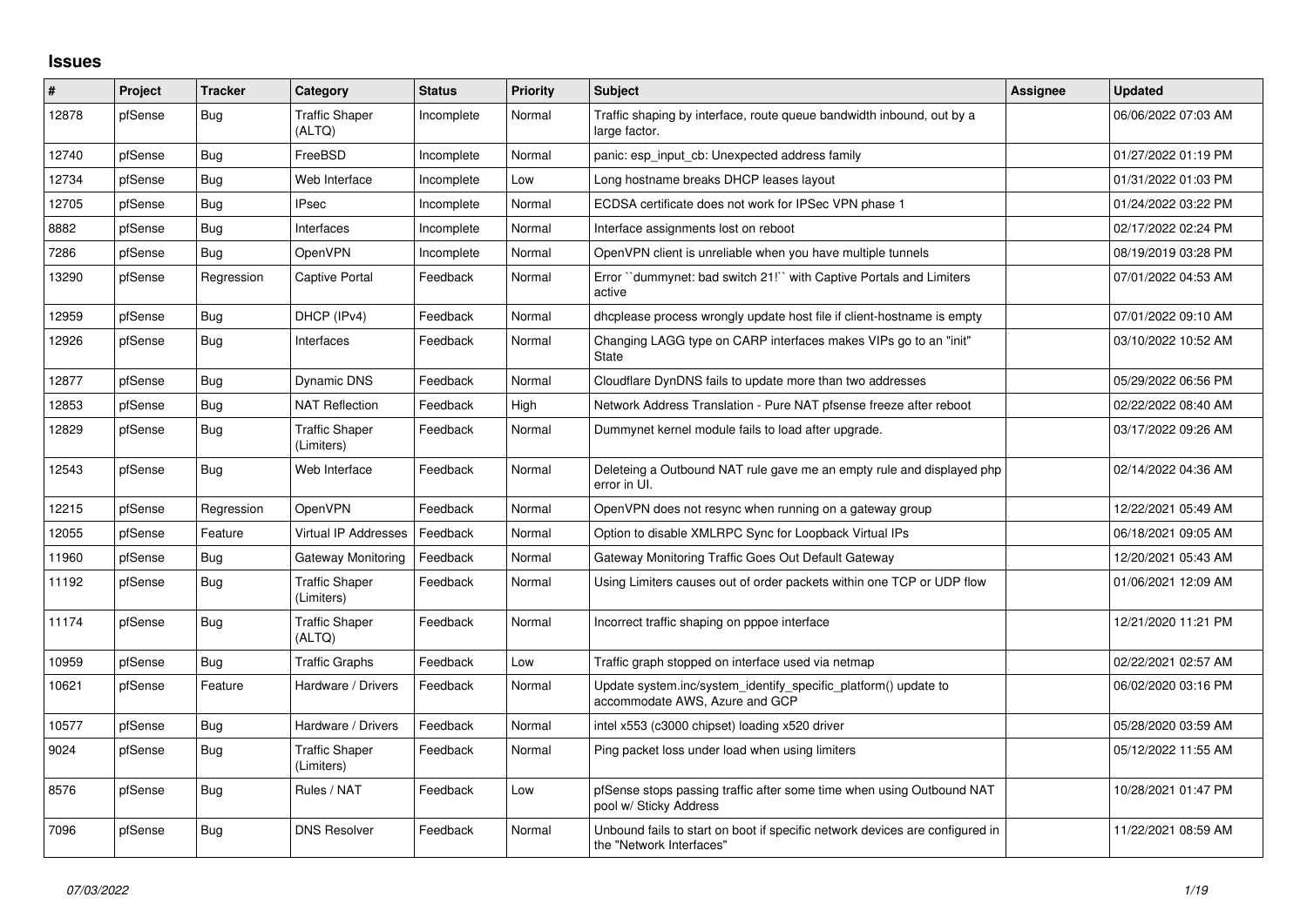| #     | Project | <b>Tracker</b> | Category                        | <b>Status</b>                 | <b>Priority</b> | <b>Subject</b>                                                                                                                        | <b>Assignee</b> | <b>Updated</b>      |
|-------|---------|----------------|---------------------------------|-------------------------------|-----------------|---------------------------------------------------------------------------------------------------------------------------------------|-----------------|---------------------|
| 6668  | pfSense | <b>Bug</b>     | IPsec                           | Feedback                      | Normal          | IPSec tunnel + L2TP/IPSec VPN - wrong PSK chosen by pfSense                                                                           |                 | 09/21/2019 02:07 AM |
| 13318 | pfSense | Bug            | Web Interface                   | Feedback                      | Low             | NDP Table not showing hostname                                                                                                        | Jim Pingle      | 07/02/2022 02:57 AM |
| 13310 | pfSense | Bug            | Rules / NAT                     | Feedback                      | Normal          | Each line in the NPt destination IPv6 prefix list also contains the network<br>of the previous line when multiple choices are present | Jim Pingle      | 06/28/2022 12:01 PM |
| 11539 | pfSense | Bug            | <b>IPsec</b>                    | Feedback                      | Normal          | Mobile IPsec "split_include" value of 0.0.0.0/0 causes some clients to fail                                                           | Jim Pingle      | 06/28/2022 12:01 PM |
| 9123  | pfSense | Bug            | Interfaces                      | Feedback                      | Very High       | Adding/configuring vlan on ixl-devices causes ag add macvlan err -53,<br>ag error 14                                                  | Luiz Souza      | 05/16/2022 07:57 AM |
| 13316 | pfSense | Regression     | <b>Operating System</b>         | Feedback                      | Normal          | 'vmstat -m'' value for ''temp'' is accounted for incorrectly, resulting in<br>underflows                                              | Mateusz Guzik   | 06/29/2022 10:01 AM |
| 12547 | pfSense | Bug            | <b>Operating System</b>         | Feedback                      | Normal          | unsheduled system reboot/crash                                                                                                        | Mateusz Guzik   | 12/01/2021 01:20 PM |
| 13317 | pfSense | Bug            | PHP Interpreter                 | Feedback                      | Normal          | 'array_filter'' PHP Errors in ''interfaces.inc''                                                                                      | Reid Linnemann  | 06/30/2022 11:46 AM |
| 11545 | pfSense | Regression     | Interfaces                      | Feedback                      | Normal          | Primary interface address is not always used when VIPs are present                                                                    | Reid Linnemann  | 06/28/2022 12:01 PM |
| 8179  | pfSense | Bug            | DHCP (IPv4)                     | Feedback                      | Normal          | Incorrect reverse DNS zone in DHCP server config for non-octet-aligned<br>subnet mask                                                 | Renato Botelho  | 02/09/2022 11:17 PM |
| 13268 | pfSense | Todo           | Console Menu                    | Ready To Test                 | Normal          | columns don't align nicely in console with medium-long interface names                                                                |                 | 06/12/2022 10:32 PM |
| 13321 | pfSense | Bug            | DHCP (IPv4)                     | <b>Pull Request</b><br>Review | Normal          | dhcpleases handles duplicate hostnames incorrectly                                                                                    |                 | 06/30/2022 07:06 AM |
| 13304 | pfSense | Feature        | <b>Traffic Shaper</b><br>(ALTQ) | <b>Pull Request</b><br>Review | Normal          | Add Broadcom Netextreme II (bxe) to the altg capable check                                                                            |                 | 06/28/2022 12:01 PM |
| 13295 | pfSense | Bug            | <b>Gateway Monitoring</b>       | <b>Pull Request</b><br>Review | Normal          | Incorrect function parameters for "get dpinger status()" call in<br>`gwlb.inc``                                                       |                 | 06/28/2022 12:01 PM |
| 13165 | pfSense | Feature        | Dashboard                       | <b>Pull Request</b><br>Review | Normal          | Feat: live update for Services dashboard widget                                                                                       |                 | 05/15/2022 01:48 AM |
| 13124 | pfSense | Feature        | Web Interface                   | <b>Pull Request</b><br>Review | Normal          | Option to wait for interface selection before displaying firewall rules                                                               |                 | 06/28/2022 12:01 PM |
| 13072 | pfSense | Feature        | <b>Traffic Shaper</b><br>(ALTQ) | <b>Pull Request</b><br>Review | Very Low        | Matching background/font colors of queue values with dark theme.                                                                      |                 | 04/19/2022 07:32 AM |
| 12947 | pfSense | Bug            | DHCP (IPv6)                     | <b>Pull Request</b><br>Review | Normal          | DHCP6 client does not take any action if the interface IPv6 address<br>changes during renewal                                         |                 | 06/28/2022 12:01 PM |
| 12757 | pfSense | Bug            | Diagnostics                     | <b>Pull Request</b><br>Review | Very Low        | Clean up /etc/inc/filter.inc use of pfctl -F                                                                                          |                 | 06/28/2022 12:01 PM |
| 12464 | pfSense | <b>Bug</b>     | Logging                         | <b>Pull Request</b><br>Review | Normal          | Syslog Auth messages are sent as Emergency Level                                                                                      |                 | 06/28/2022 12:01 PM |
| 12176 | pfSense | Todo           | Interfaces                      | <b>Pull Request</b><br>Review | Normal          | Hide WireGuard interfaces on appropriate pages                                                                                        |                 | 08/11/2021 12:52 AM |
| 11589 | pfSense | Feature        | <b>Traffic Graphs</b>           | <b>Pull Request</b><br>Review | Low             | Fix iftop experimental traffic fetcher, unify and improve output style                                                                |                 | 03/03/2021 03:30 PM |
| 11508 | pfSense | Todo           | Web Interface                   | Pull Request<br>Review        | Low             | Update SimplePie to to v1.5.6                                                                                                         |                 | 02/23/2021 07:23 AM |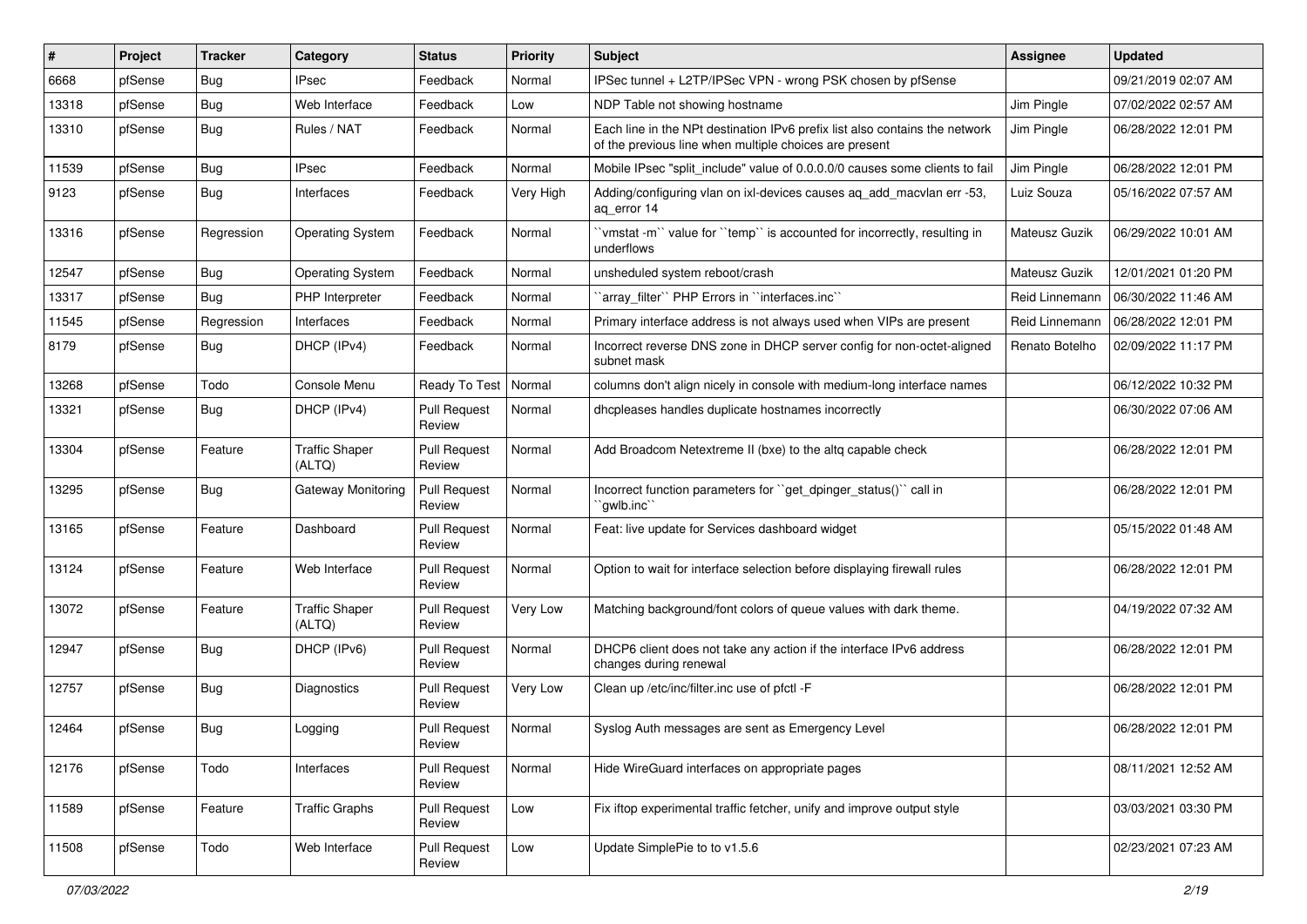| ∦     | Project | <b>Tracker</b> | Category                    | <b>Status</b>                 | <b>Priority</b> | <b>Subject</b>                                                                                              | Assignee                       | <b>Updated</b>      |
|-------|---------|----------------|-----------------------------|-------------------------------|-----------------|-------------------------------------------------------------------------------------------------------------|--------------------------------|---------------------|
| 9887  | pfSense | <b>Bug</b>     | Rules / NAT                 | <b>Pull Request</b><br>Review | Low             | Rule separator positions change when deleting multiple rules                                                |                                | 07/01/2022 02:25 PM |
| 1257  | pfSense | Feature        | Certificates                | <b>Pull Request</b><br>Review | Normal          | Handle encypted CA/Certificate private keys                                                                 |                                | 10/12/2020 07:12 AM |
| 13272 | pfSense | <b>Bug</b>     | <b>Captive Portal</b>       | <b>Pull Request</b><br>Review | Very Low        | Voucher CSV output has leading space before voucher code                                                    | Jim Pingle                     | 06/28/2022 12:01 PM |
| 13258 | pfSense | Bug            | Console Menu                | <b>Pull Request</b><br>Review | Low             | secret menu option 100                                                                                      | Jim Pingle                     | 06/28/2022 12:01 PM |
| 13245 | pfSense | Feature        | Aliases / Tables            | <b>Pull Request</b><br>Review | Normal          | Type column on Alias lists                                                                                  | Jim Pingle                     | 06/28/2022 12:01 PM |
| 13085 | pfSense | Feature        | OpenVPN                     | <b>Pull Request</b><br>Review | Normal          | OpenVPN: expose NBDD servers in GUI + fix GUI bugs                                                          | Jim Pingle                     | 04/22/2022 11:09 AM |
| 13303 | pfSense | Bug            | <b>Dynamic DNS</b>          | <b>Pull Request</b><br>Review | Normal          | DynDNS - DNSExit no longer working                                                                          | Koen Zomers                    | 06/28/2022 12:01 PM |
| 10904 | pfSense | Feature        | <b>DHCP Relay</b>           | <b>Pull Request</b><br>Review | Normal          | Support vti interfaces in dhcrelay                                                                          | Luiz Souza                     | 10/12/2020 07:35 AM |
| 12495 | pfSense | Feature        | <b>Dynamic DNS</b>          | <b>Pull Request</b><br>Review | Normal          | DynDNS: add deSEC IPv4&v6 simultaneos update                                                                | Lukas Wiest                    | 11/01/2021 08:53 AM |
| 12494 | pfSense | Feature        | Dynamic DNS                 | <b>Pull Request</b><br>Review | Normal          | DynDNS: make simultaneous update of IP and LegacyIP possible                                                | Lukas Wiest                    | 11/01/2021 08:52 AM |
| 13243 | pfSense | Bug            | OpenVPN                     | <b>Pull Request</b><br>Review | Normal          | OpenVPN status for multi-user VPN shows info icon to display RADIUS<br>rules when there are none to display | Marcos<br>Mendoza              | 06/28/2022 12:01 PM |
| 13094 | pfSense | Feature        | Packet Capture              | <b>Pull Request</b><br>Review | Normal          | Allow packet capture filtering in tagged packets                                                            | Marcos<br>Mendoza              | 04/24/2022 06:06 PM |
| 7996  | pfSense | Bug            | Web Interface               | <b>Pull Request</b><br>Review | Very Low        | Unnecessary link tag in login page                                                                          | Marcos<br>Mendoza              | 06/28/2022 12:01 PM |
| 13298 | pfSense | <b>Bug</b>     | Dynamic DNS                 | <b>Pull Request</b><br>Review | Normal          | Dynv6 does not check response code when updating                                                            | <b>Tiago Beling</b><br>d'Avila | 06/28/2022 12:01 PM |
| 13218 | pfSense | Bug            | Interfaces                  | <b>Pull Request</b><br>Review | Normal          | GIF-based interface MTU is assigned to parent interface on boot when<br>parent interface is a LAGG          | <b>Viktor Gurov</b>            | 06/28/2022 12:01 PM |
| 12920 | pfSense | Bug            | <b>Gateway Monitoring</b>   | <b>Pull Request</b><br>Review | Normal          | Gateway behavior differs when the gateway does not exist in config.xml                                      | Viktor Gurov                   | 06/28/2022 12:01 PM |
| 12720 | pfSense | Bug            | Rules / NAT                 | <b>Pull Request</b><br>Review | Normal          | Hide the "tag" field on non-floating tabs                                                                   | Viktor Gurov                   | 01/24/2022 03:11 PM |
| 12673 | pfSense | <b>Bug</b>     | Dashboard                   | <b>Pull Request</b><br>Review | Normal          | Firewall Logs Widget fails to update at intervals below 5 seconds.                                          | Viktor Gurov                   | 06/28/2022 12:01 PM |
| 12431 | pfSense | Todo           | Web Interface               | <b>Pull Request</b><br>Review | Normal          | GUI pages should use "POST" for AJAX calls, not "GET"                                                       | Viktor Gurov                   | 06/28/2022 12:01 PM |
| 12385 | pfSense | <b>Bug</b>     | <b>Virtual IP Addresses</b> | Pull Request<br>Review        | Normal          | deleteVIP() does not check 1:1 NAT and Outbound NAT rules                                                   | Viktor Gurov                   | 06/28/2022 12:01 PM |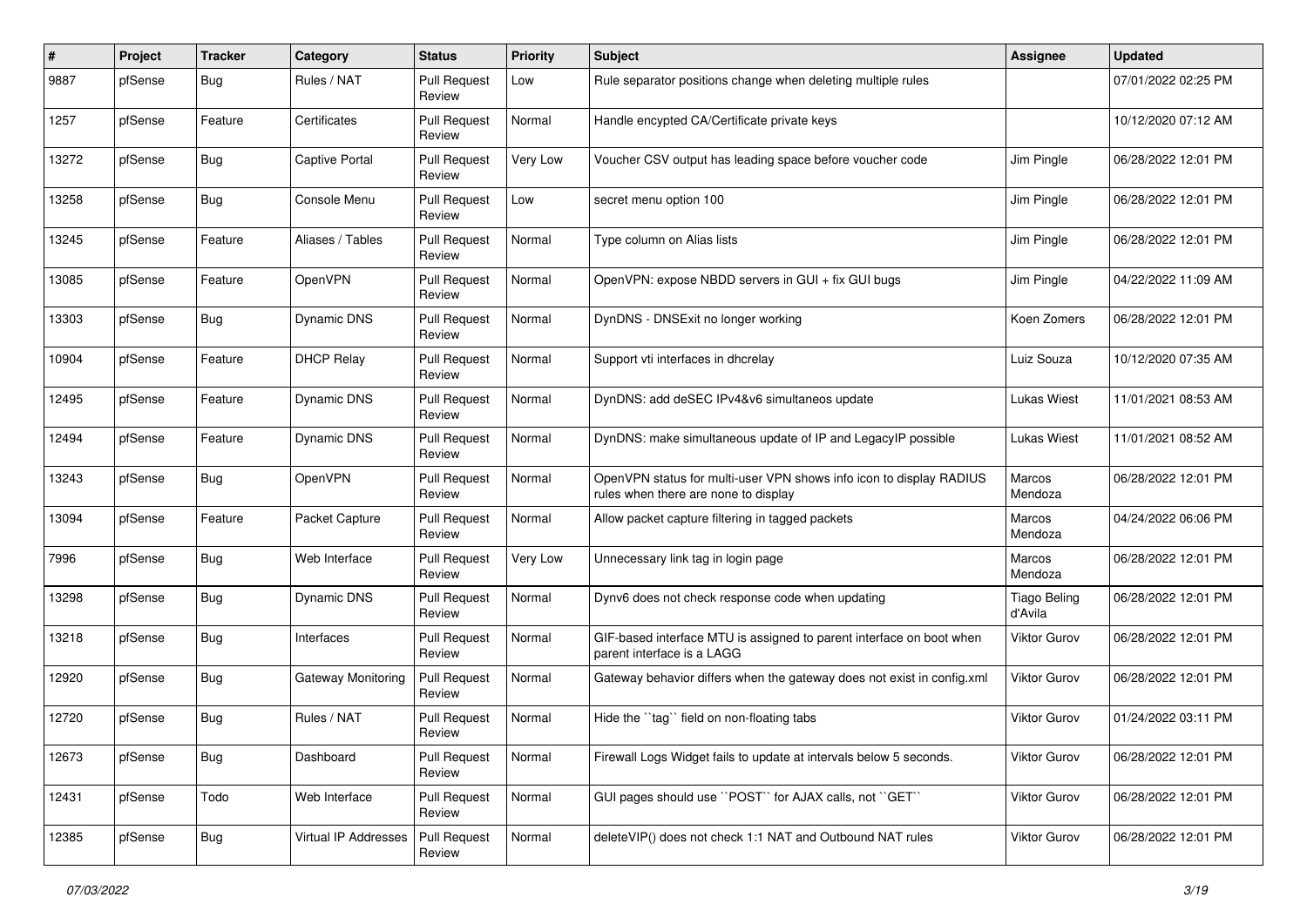| #     | Project | <b>Tracker</b> | Category                            | <b>Status</b>                 | <b>Priority</b> | <b>Subject</b>                                                                                                                             | <b>Assignee</b>     | <b>Updated</b>      |
|-------|---------|----------------|-------------------------------------|-------------------------------|-----------------|--------------------------------------------------------------------------------------------------------------------------------------------|---------------------|---------------------|
| 12225 | pfSense | Bug            | Authentication                      | <b>Pull Request</b><br>Review | Normal          | Group membership field is not needed for remote groups                                                                                     | Viktor Gurov        | 06/28/2022 12:01 PM |
| 11877 | pfSense | Bug            | Web Interface                       | <b>Pull Request</b><br>Review | Very Low        | Labels and description dissapear in firewall schedule edit.php                                                                             | Viktor Gurov        | 06/28/2022 12:01 PM |
| 11570 | pfSense | Regression     | Gateways                            | <b>Pull Request</b><br>Review | Normal          | Gateway monitoring services is not always restarted on interface events<br>which may prevent a WAN from recovering back to an online state | <b>Viktor Gurov</b> | 06/28/2022 12:01 PM |
| 2386  | pfSense | Feature        | Interfaces                          | <b>Pull Request</b><br>Review | Normal          | Bridge member that is not an assigned interface                                                                                            | <b>Viktor Gurov</b> | 12/02/2020 06:01 AM |
| 13093 | pfSense | Bug            | Authentication                      | In Progress                   | Normal          | LDAP authentication fails with extended query and RFC2307 group<br>lookups enabled                                                         | Chris Linstruth     | 06/28/2022 06:09 PM |
| 8611  | pfSense | <b>Bug</b>     | Interfaces                          | In Progress                   | Normal          | unable to receive IPv6 RA's on SG-1000, default route lost                                                                                 | Luiz Souza          | 02/01/2021 03:31 PM |
| 7389  | pfSense | Bug            | <b>Traffic Shaper</b><br>(Limiters) | In Progress                   | Normal          | Limiter does not work with transparent proxy                                                                                               | Luiz Souza          | 02/01/2021 03:31 PM |
| 4405  | pfSense | Feature        | <b>Traffic Shaper</b><br>(ALTQ)     | In Progress                   | Normal          | Traffic shaping doesn't work when applied to a bridge interface                                                                            | Luiz Souza          | 02/09/2021 12:05 PM |
| 12144 | pfSense | Bug            | <b>Operating System</b>             | In Progress                   | Normal          | Bug in "df -t" filtering if two filesystems use the same mountpoint                                                                        | Mateusz Guzik       | 09/10/2021 10:07 AM |
| 3132  | pfSense | <b>Bug</b>     | Gateway Monitoring                  | In Progress                   | Normal          | Gateway events for IPv6 affect IPv4 services and vice versa                                                                                | <b>Viktor Gurov</b> | 06/28/2022 12:01 PM |
| 9094  | pfSense | Bug            | Hardware / Drivers                  | Assigned                      | Normal          | MBT console settings are not forced to video console                                                                                       |                     | 11/07/2018 10:23 AM |
| 7138  | pfSense | <b>Bug</b>     | DHCP (IPv6)                         | Assigned                      | Normal          | Pfsense wide dhcpv6 client doesn't recognise ifid statement                                                                                |                     | 04/21/2022 12:39 PM |
| 4234  | pfSense | Feature        | IPsec                               | Assigned                      | Low             | allow for strict user <> cn validation of mobile ipsec users when using<br>rsa+xauth                                                       |                     | 01/24/2017 06:11 AM |
| 1337  | pfSense | Feature        | Interfaces                          | Assigned                      | Normal          | VLANs with different MAC address than parent interface                                                                                     |                     | 04/21/2022 12:39 PM |
| 7400  | pfSense | <b>Bug</b>     | <b>Traffic Graphs</b>               | Assigned                      | Normal          | Traffic Graphs show bad data on 2.3.3 1                                                                                                    | Jared Dillard       | 12/31/2021 05:47 PM |
| 7398  | pfSense | Feature        | <b>Traffic Graphs</b>               | Assigned                      | Normal          | Show average value of bandwidth in/out on Dashboard trafic graph                                                                           | Jared Dillard       | 08/21/2019 08:56 AM |
| 4298  | pfSense | <b>Bug</b>     | <b>SNMP</b>                         | Assigned                      | Very Low        | Excessive errors from snmpd                                                                                                                | Luiz Souza          | 09/13/2020 08:21 AM |
| 13215 | pfSense | <b>Bug</b>     | Captive Portal                      | Assigned                      | Normal          | Allowed MAC/IP/Hostname traffic counts for authorized users                                                                                | Reid Linnemann      | 05/31/2022 05:31 PM |
| 12821 | pfSense | Regression     | Hardware / Drivers                  | Confirmed                     | Normal          | Intel e1000 driver (em & igb) cannot pass VLAN0 tagged packets                                                                             |                     | 07/02/2022 09:01 PM |
| 12796 | pfSense | <b>Bug</b>     | Upgrade                             | Confirmed                     | Normal          | 2.5.2 -> 2.6.0 upgrade segfaults if certain packages are installed.                                                                        |                     | 05/24/2022 07:43 AM |
| 11992 | pfSense | Bug            | Virtual IP Addresses                | Confirmed                     | High            | GRE Tunnel - Does not work with a virtual IP as endpoint                                                                                   |                     | 06/04/2021 01:16 AM |
| 9384  | pfSense | <b>Bug</b>     | Interfaces                          | Confirmed                     | Normal          | devd putting "\$" before variable contents when using single quotes                                                                        |                     | 04/21/2022 12:39 PM |
| 8502  | pfSense | <b>Bug</b>     | Web Interface                       | Confirmed                     | Low             | main (top) menu items do not drop down in some cases                                                                                       |                     | 07/06/2020 02:39 PM |
| 7553  | pfSense | Bug            | Captive Portal                      | Confirmed                     | Very Low        | Captive portal on a parent interface blocks traffic on VLAN interfaces too                                                                 |                     | 08/19/2018 03:15 PM |
| 6614  | pfSense | <b>Bug</b>     | Web Interface                       | Confirmed                     | Normal          | Dashboard high CPU usage                                                                                                                   |                     | 07/14/2016 03:04 PM |
| 6605  | pfSense | <b>Bug</b>     | Interfaces                          | Confirmed                     | Normal          | rc.linkup logic issues with actions taken                                                                                                  |                     | 07/12/2016 07:46 PM |
| 6580  | pfSense | <b>Bug</b>     | <b>Operating System</b>             | Confirmed                     | Normal          | Bridge with down member interface sends ICMP unreachables where it<br>shouldn't                                                            |                     | 07/05/2016 05:40 PM |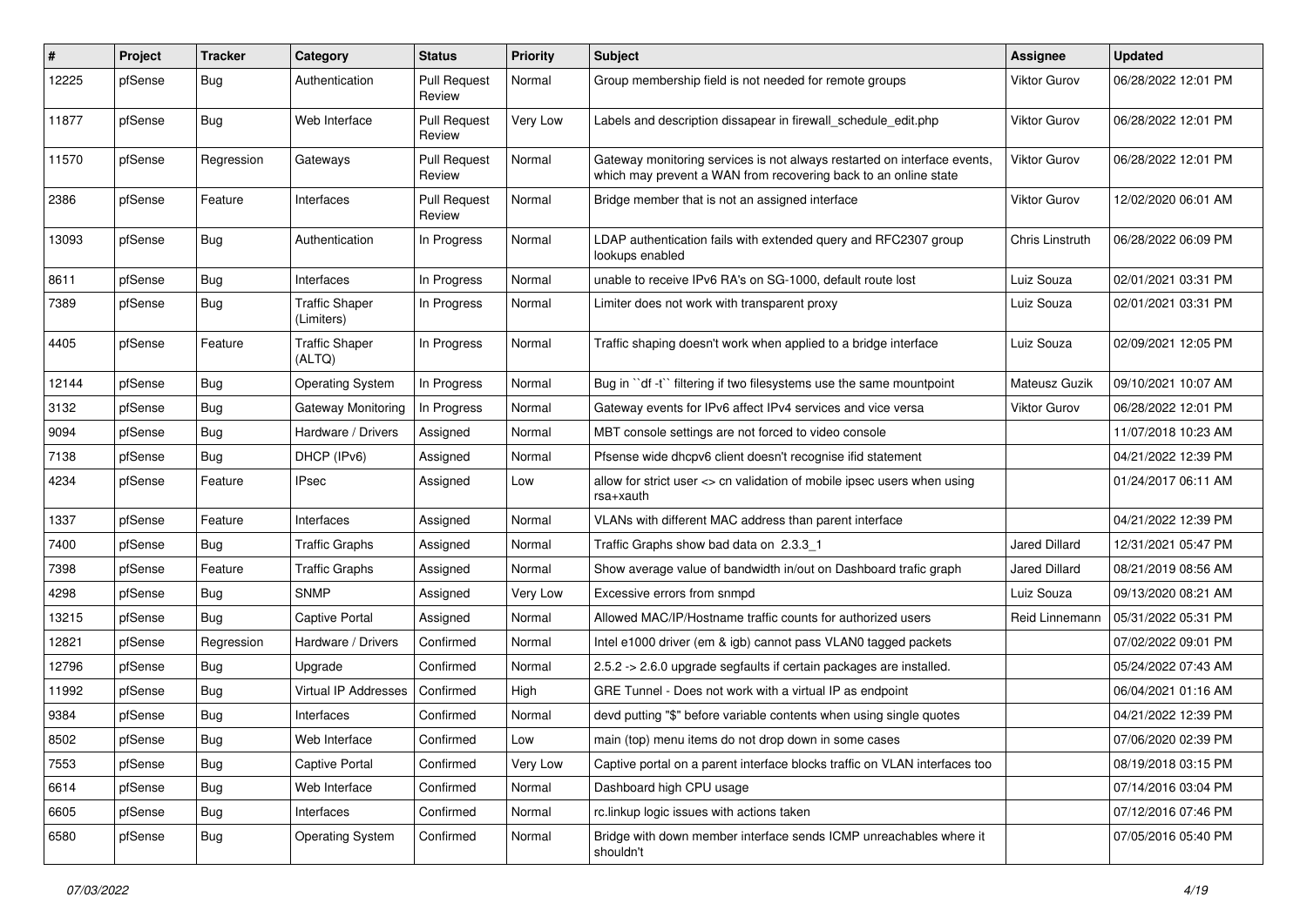| $\vert$ # | Project | <b>Tracker</b> | Category                     | <b>Status</b> | <b>Priority</b> | <b>Subject</b>                                                                                          | Assignee | <b>Updated</b>      |
|-----------|---------|----------------|------------------------------|---------------|-----------------|---------------------------------------------------------------------------------------------------------|----------|---------------------|
| 6517      | pfSense | <b>Bug</b>     | <b>IPsec</b>                 | Confirmed     | Normal          | Adding mobile IPsec phase 2 entries requires restart of strongswan                                      |          | 06/21/2016 11:04 PM |
| 6493      | pfSense | Bug            | Web Interface                | Confirmed     | Normal          | Dynamic DNS clients slow page load                                                                      |          | 06/17/2016 03:43 AM |
| 6430      | pfSense | Bug            | <b>DNS Resolver</b>          | Confirmed     | Low             | pfsense should sanity-check hostnames when copying from dhcpd.leases<br>to /etc/hosts                   |          | 08/13/2019 01:23 PM |
| 6370      | pfSense | Bug            | <b>IPsec</b>                 | Confirmed     | Normal          | IPSEC bound to WAN gateway group and Dynamic DNS doesn't to fail<br>back tunnel to WAN on DDNS update   |          | 08/31/2021 07:38 AM |
| 6362      | pfSense | Bug            | DHCP (IPv4)                  | Confirmed     | Normal          | DHCP Client ID not used                                                                                 |          | 07/09/2021 06:30 AM |
| 6255      | pfSense | <b>Bug</b>     | PPP Interfaces               | Confirmed     | Low             | PPP Country/Provider/Plan configuration not saved                                                       |          | 04/25/2016 07:15 PM |
| 6055      | pfSense | <b>Bug</b>     | Package System               | Confirmed     | Low             | Menu items may remain from packages no longer installed                                                 |          | 06/18/2021 08:46 PM |
| 6011      | pfSense | <b>Bug</b>     | Web Interface                | Confirmed     | Low             | IPv6 link local fails HTTP REFERER check                                                                |          | 09/04/2016 09:57 AM |
| 5887      | pfSense | <b>Bug</b>     | Interfaces                   | Confirmed     | Normal          | hardware_offloading_applyflags sets/unsets most values when already<br>set correctly                    |          | 07/06/2016 03:31 PM |
| 5791      | pfSense | <b>Bug</b>     | Rules / NAT                  | Confirmed     | Normal          | tftp-proxy functionality is easilly broken by unrelated rules                                           |          | 07/10/2016 12:24 AM |
| 5658      | pfSense | Bug            | <b>Captive Portal</b>        | Confirmed     | Low             | Files with the same name cannot be uploaded to multiple captive portal<br>zones                         |          | 12/18/2015 07:19 PM |
| 5469      | pfSense | Bug            | Package System               | Confirmed     | Low             | package.dtd XSD schema is a piece of pathetic, useless, unmaintained<br>junk                            |          | 11/22/2015 06:26 AM |
| 5413      | pfSense | Bug            | <b>DNS Resolver</b>          | Confirmed     | High            | Incorrect Handling of Unbound Resolver [service restarts, cache loss,<br>DNS service interruption]      |          | 06/19/2022 11:11 PM |
| 5091      | pfSense | Bug            | Rules / NAT                  | Confirmed     | Very Low        | In rule creation destination ports fields (from and to) are too small to read<br>ports aliases names    |          | 01/07/2020 07:48 AM |
| 5075      | pfSense | <b>Bug</b>     | Rules / NAT                  | Confirmed     | Normal          | pf errors that don't return a line number on first line don't file notice                               |          | 09/01/2015 06:42 PM |
| 4845      | pfSense | Bug            | CARP                         | Confirmed     | High            | CARP preemption doesn't switch to backup where connectivity between<br>systems is lost but not NIC link |          | 07/28/2015 07:55 AM |
| 4500      | pfSense | <b>Bug</b>     | UPnP/NAT-PMP                 | Confirmed     | Normal          | Some miniupnp port mappings are not displayed in the Status page                                        |          | 04/25/2022 12:49 PM |
| 4474      | pfSense | <b>Bug</b>     | Package System               | Confirmed     | Normal          | IP address change triggers reload of all packages                                                       |          | 02/13/2017 07:21 AM |
| 4428      | pfSense | Bug            | Interfaces                   | Confirmed     | Normal          | Setting media option on em(4) leads to infinite link cycling                                            |          | 07/06/2016 12:45 AM |
| 4345      | pfSense | <b>Bug</b>     | <b>Operating System</b>      | Confirmed     | Normal          | Traffic Shaping doesn't work with Xen netfront driver                                                   |          | 12/31/2021 05:30 PM |
| 4154      | pfSense | <b>Bug</b>     | User Manager /<br>Privileges | Confirmed     | Normal          | RADIUS authentication not working over IPv6                                                             |          | 04/21/2022 12:39 PM |
| 4061      | pfSense | Bug            | DHCP (IPv4)                  | Confirmed     | Normal          | dhcpd doesn't send client-hostname to peer, breaking DHCP lease<br>registrations w/HA                   |          | 02/24/2017 08:58 PM |
| 3889      | pfSense | <b>Bug</b>     | <b>XML Parser</b>            | Confirmed     | Low             | Non relevant changes in config.xml                                                                      |          | 08/13/2019 12:23 PM |
| 3796      | pfSense | <b>Bug</b>     | Diagnostics                  | Confirmed     | Normal          | States summary fails and is very slow with large state tables                                           |          | 12/11/2021 08:03 PM |
| 2234      | pfSense | Bug            | Web Interface                | Confirmed     | Low             | Status: Traffic Graph - only shows interface's subnet                                                   |          | 01/15/2022 08:33 PM |
| 2042      | pfSense | Bug            | <b>NAT Reflection</b>        | Confirmed     | Low             | NAT reflection doesn't apply to self-initiated traffic                                                  |          | 01/21/2021 10:38 PM |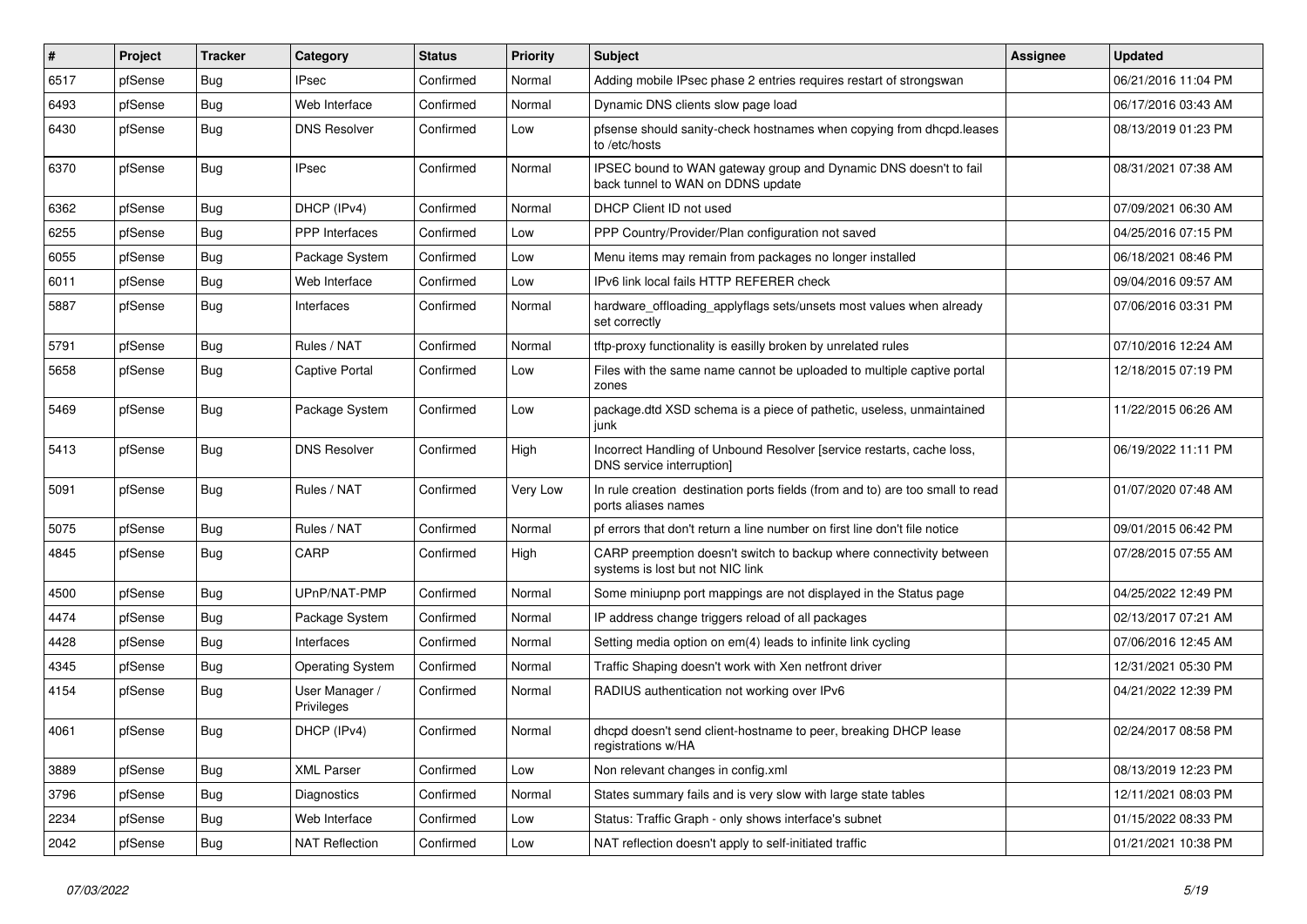| #     | Project | <b>Tracker</b> | Category                            | <b>Status</b> | <b>Priority</b> | <b>Subject</b>                                                                                  | <b>Assignee</b>              | <b>Updated</b>      |
|-------|---------|----------------|-------------------------------------|---------------|-----------------|-------------------------------------------------------------------------------------------------|------------------------------|---------------------|
| 1848  | pfSense | <b>Bug</b>     | <b>Traffic Shaper</b><br>(Limiters) | Confirmed     | Normal          | Limiters after policy routing has taken place do not behave correctly                           |                              | 10/25/2014 09:18 PM |
| 1813  | pfSense | Bug            | Rules / NAT                         | Confirmed     | Normal          | Static routes on WAN interfaces overridden by route-to for<br>firewall-initiated traffic        |                              | 11/09/2016 02:06 PM |
| 1186  | pfSense | <b>Bug</b>     | <b>RRD Graphs</b>                   | Confirmed     | Normal          | When in pure routing mode the rrd graphs are blank                                              |                              | 09/16/2015 04:31 PM |
| 6167  | pfSense | <b>Bug</b>     | <b>IPsec</b>                        | Confirmed     | Normal          | IPsec IPComp not working                                                                        | George<br>Neville-Neil       | 09/22/2020 06:07 PM |
| 6624  | pfSense | <b>Bug</b>     | <b>IPsec</b>                        | Confirmed     | Normal          | changes in IPsec config should down the connection                                              | Jim Pingle                   | 08/02/2021 12:08 PM |
| 6333  | pfSense | Bug            | Gateway Monitoring                  | Confirmed     | Normal          | Bootup starts/restarts dpinger multiple times                                                   | Luiz Souza                   | 11/16/2020 01:11 PM |
| 6220  | pfSense | <b>Bug</b>     | <b>Operating System</b>             | Confirmed     | Normal          | state mismatch with host-initiated traffic matching binat to IP not locally<br>assigned         | Luiz Souza                   | 06/08/2016 09:23 AM |
| 4406  | pfSense | <b>Bug</b>     | <b>Operating System</b>             | Confirmed     | Normal          | ALTQ problems with wireless cloned interfaces                                                   | Luiz Souza                   | 11/19/2015 12:06 AM |
| 3824  | pfSense | <b>Bug</b>     | <b>Traffic Shaper</b><br>(Limiters) | Confirmed     | Normal          | Limiters on bridge break traffic outside locally-configured IP subnets                          | Luiz Souza                   | 11/03/2016 07:16 PM |
| 9349  | pfSense | Bug            | <b>IPsec</b>                        | Confirmed     | Normal          | IPSec service start/stop/restart fails after settings change                                    | <b>Markus</b><br>Stockhausen | 10/30/2020 01:33 PM |
| 13226 | pfSense | <b>Bug</b>     | <b>Captive Portal</b>               | Confirmed     | Normal          | Captive Portal doesn't disconnect established OpenVPN link                                      | Reid Linnemann               | 05/30/2022 10:38 AM |
| 9296  | pfSense | Bug            | Aliases / Tables                    | Confirmed     | Low             | Alias content is sometimes incomplete when mixing FQDN and IP<br>address                        | Reid Linnemann               | 06/18/2022 03:12 PM |
| 13330 | pfSense | <b>Bug</b>     | <b>Traffic Shaper</b><br>(ALTQ)     | <b>New</b>    | Normal          | Traffic Shaper Wizard is broken                                                                 |                              | 07/02/2022 11:33 AM |
| 13329 | pfSense | <b>Bug</b>     | <b>Traffic Shaper</b><br>(ALTQ)     | New           | Normal          | Traffic shaping Wizard sets invalid values for qVoip queue                                      |                              | 07/02/2022 09:11 AM |
| 13327 | pfSense | Bug            | OpenVPN                             | New           | Normal          | Valid OpenVPN client connections rejected due to extraneous output to<br>ovpn auth verify       |                              | 07/01/2022 06:12 PM |
| 13322 | pfSense | Feature        | Diagnostics                         | <b>New</b>    | Low             | Define Packet Capture Protocol                                                                  |                              | 06/30/2022 06:45 AM |
| 13307 | pfSense | <b>Bug</b>     | PPP Interfaces                      | New           | High            | PPP interface custom reset date/time Hour and Minute fields do not<br>properly handle "0" value |                              | 06/28/2022 12:01 PM |
| 13305 | pfSense | Feature        | Certificates                        | <b>New</b>    | Normal          | Certificate Revocation page should show expiration date                                         |                              | 06/27/2022 10:26 AM |
| 13297 | pfSense | Feature        | Routing                             | <b>New</b>    | Normal          | Support for Gateway Groups as Static Route destinations                                         |                              | 06/24/2022 07:41 AM |
| 13296 | pfSense | Feature        | DHCP (IPv6)                         | <b>New</b>    | Normal          | Add support for DHCP6 OPTION_PD_EXCLUDE (RFC 6603)                                              |                              | 06/24/2022 10:10 PM |
| 13294 | pfSense | Feature        | Gateways                            | New           | Low             | Change gateway name                                                                             |                              | 06/22/2022 06:07 PM |
| 13293 | pfSense | Feature        | OpenVPN                             | <b>New</b>    | Normal          | Option to set auth-gen-token in OpenVPN GUI                                                     |                              | 06/21/2022 02:35 PM |
| 13289 | pfSense | <b>Bug</b>     | Backup / Restore                    | New           | Low             | Attempting to restore a 0 byte ``config.xml`` prints an error that the file<br>cannot be read   |                              | 06/28/2022 12:01 PM |
| 13288 | pfSense | <b>Bug</b>     | Configuration<br>Backend            | New           | Normal          | Encode FreeRADIUS Custom Options                                                                |                              | 06/20/2022 10:36 AM |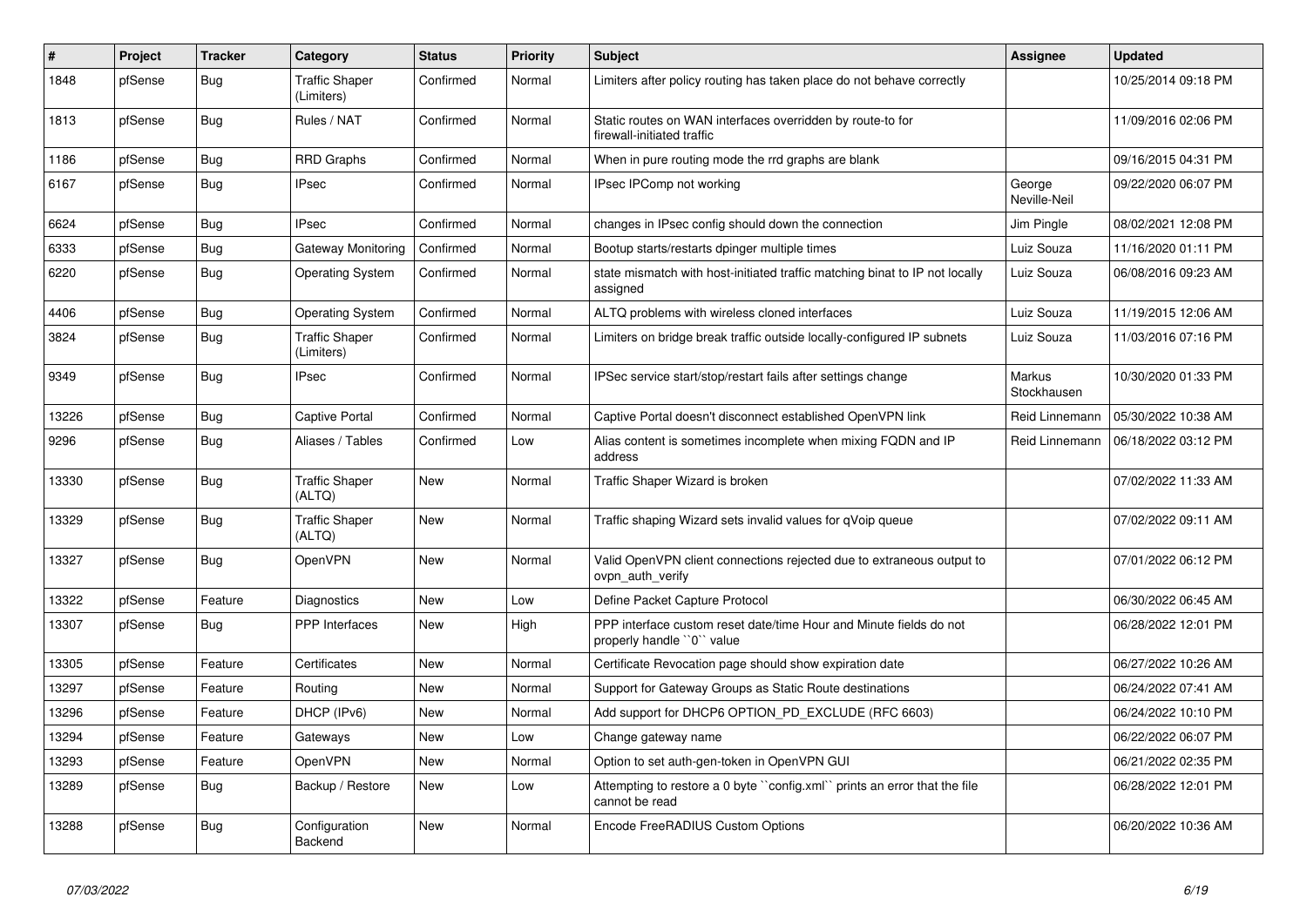| $\#$  | Project | <b>Tracker</b> | Category                 | <b>Status</b> | Priority | <b>Subject</b>                                                                                  | <b>Assignee</b> | <b>Updated</b>      |
|-------|---------|----------------|--------------------------|---------------|----------|-------------------------------------------------------------------------------------------------|-----------------|---------------------|
| 13287 | pfSense | Feature        | Configuration<br>Backend | New           | Normal   | Encode OpenVPN Custom Options                                                                   |                 | 06/20/2022 10:33 AM |
| 13280 | pfSense | Bug            | Unknown                  | <b>New</b>    | Normal   | Entries duplicated in /boot/loader.conf                                                         |                 | 06/19/2022 11:11 AM |
| 13279 | pfSense | Bug            | Interfaces               | <b>New</b>    | Normal   | DHCP config override affects Gateway installation.                                              |                 | 06/17/2022 07:25 AM |
| 13277 | pfSense | Bug            | <b>IGMP Proxy</b>        | New           | Normal   | IGMP Proxy webConfigurator Page Always Produces Error                                           |                 | 06/16/2022 07:50 PM |
| 13276 | pfSense | <b>Bug</b>     | <b>IGMP Proxy</b>        | New           | Normal   | IGMP Proxy Error Message for Logging Links to System Log Instead of<br>Routing Log              |                 | 06/16/2022 07:48 PM |
| 13273 | pfSense | <b>Bug</b>     | DHCP (IPv4)              | <b>New</b>    | Normal   | dhclient can use conflicting recorded leases                                                    |                 | 06/14/2022 11:07 AM |
| 13267 | pfSense | <b>Bug</b>     | OpenVPN                  | <b>New</b>    | Normal   | dpinger continues to run on OpenVPN gateway after OpenVPN service is<br>stopped.                |                 | 06/12/2022 02:49 PM |
| 13264 | pfSense | Feature        | <b>IPsec</b>             | New           | Normal   | IPSec Phase2 select multiple PFS key groups                                                     |                 | 06/10/2022 04:29 PM |
| 13263 | pfSense | <b>Bug</b>     | DHCP (IPv4)              | New           | Low      | Deleting a static DHCP entry when the related IP is not in the arp table<br>spams the log       |                 | 06/10/2022 11:18 AM |
| 13260 | pfSense | Feature        | Authentication           | <b>New</b>    | Normal   | Add support for OpenVPN static-challenge                                                        |                 | 06/09/2022 02:04 PM |
| 13256 | pfSense | Feature        | DHCP (IPv4)              | New           | Normal   | Better handling of duplicate IPs in static DHCP assignments                                     |                 | 06/11/2022 04:51 PM |
| 13254 | pfSense | Bug            | <b>DNS Resolver</b>      | <b>New</b>    | Normal   | DNS resolver does not update "unbound.conf" file during link down<br>events                     |                 | 06/28/2022 12:01 PM |
| 13253 | pfSense | Bug            | DHCP (IPv6)              | <b>New</b>    | Normal   | dhcp6c" is not restarted when applying settings when multiple WANs<br>are configured for DHCP6  |                 | 06/28/2022 12:01 PM |
| 13252 | pfSense | Bug            | Upgrade                  | New           | Normal   | reduce frequency of php-fpm socket connection attempts from<br>check reload status              |                 | 06/12/2022 11:11 AM |
| 13249 | pfSense | Bug            | Console Menu             | New           | Normal   | Running playback comands multiple times results in PHP error                                    |                 | 06/06/2022 07:02 AM |
| 13248 | pfSense | Regression     | DHCP (IPv6)              | New           | Normal   | IPv6 Router Advertisements runs when config.xml does not contain an<br>entry for the interface  |                 | 06/05/2022 07:44 PM |
| 13244 | pfSense | Feature        | Web Interface            | <b>New</b>    | Normal   | Add help text under Timezone settings in the GUI                                                |                 | 06/03/2022 01:00 PM |
| 13242 | pfSense | Feature        | Gateway Monitoring       | <b>New</b>    | Normal   | Enhancements to static route creation/deletion for dpinger monitor IPs                          |                 | 06/03/2022 11:20 AM |
| 13237 | pfSense | Bug            | DHCP (IPv6)              | <b>New</b>    | Normal   | dhcp6c script cannot be executed safely                                                         |                 | 06/01/2022 11:20 AM |
| 13227 | pfSense | Feature        | <b>IPsec</b>             | New           | High     | Enable IPSec Virtual IP Pool assignment by Radius for Mobile Users -<br>SIMPLE FIX              |                 | 05/27/2022 10:15 AM |
| 13224 | pfSense | <b>Bug</b>     | Notifications            | New           | Normal   | Email notification flood when UPS (NUT) and WAN send notifications                              |                 | 05/27/2022 01:58 AM |
| 13222 | pfSense | <b>Bug</b>     | UPnP/NAT-PMP             | New           | Normal   | CARP IP does not listen for NAT-PMP packets                                                     |                 | 05/26/2022 02:28 PM |
| 13220 | pfSense | Feature        | <b>Captive Portal</b>    | New           | Very Low | Voucher per-roll bandwidth restrictions and traffic quotas                                      |                 | 05/26/2022 08:16 AM |
| 13219 | pfSense | Feature        | Captive Portal           | New           | Very Low | Enable/Disable single voucher roll                                                              |                 | 05/26/2022 08:14 AM |
| 13168 | pfSense | Feature        | Dashboard                | New           | Low      | Multiple Dashboard views for a single user                                                      |                 | 05/16/2022 07:53 AM |
| 13167 | pfSense | <b>Bug</b>     | Dynamic DNS              | New           | Normal   | phpDynDNS: DigitalOcean ddns update fails (bad request, invalid<br>character '-' in request_id) |                 | 06/16/2022 09:30 PM |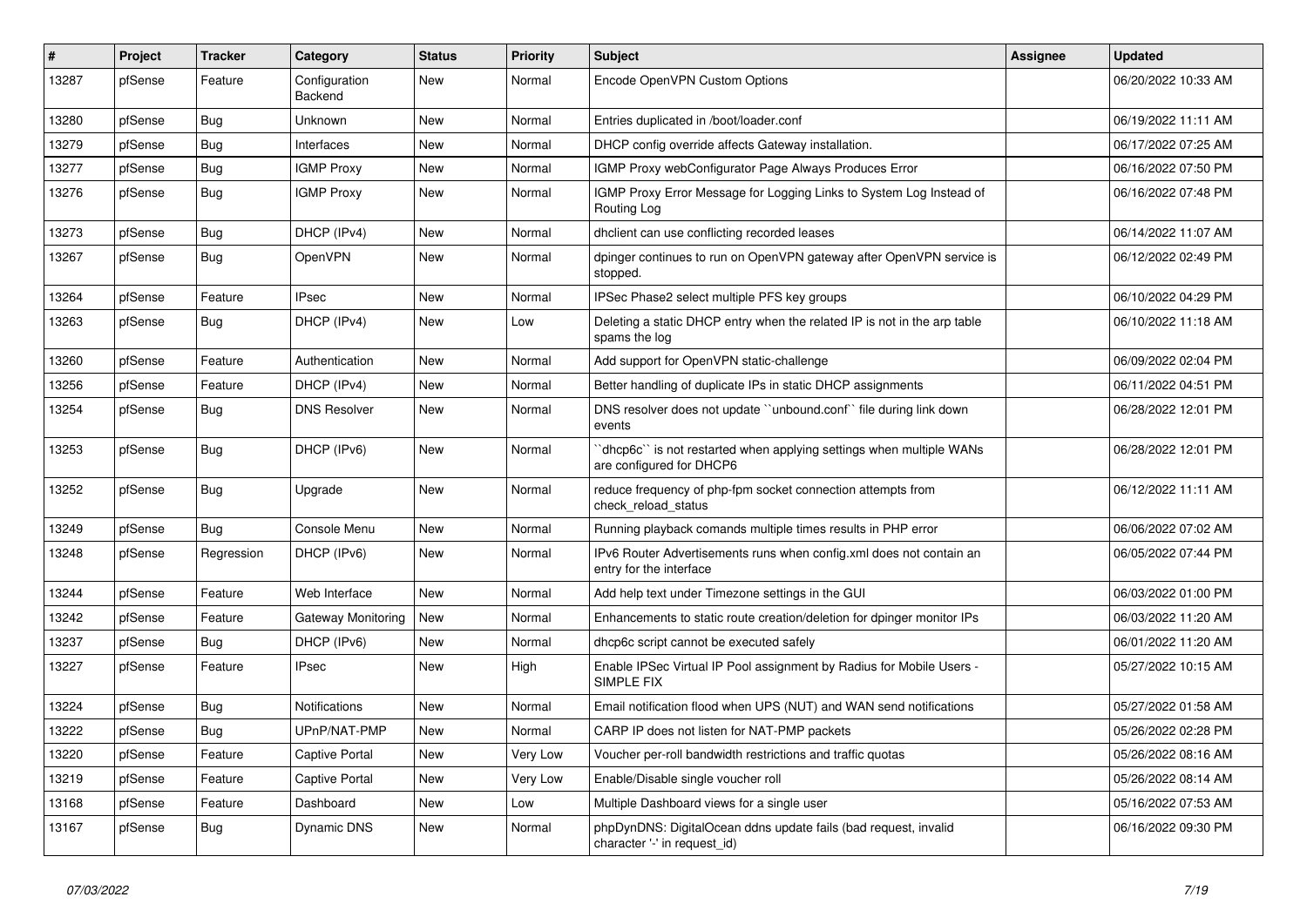| #     | Project | <b>Tracker</b> | Category                                 | <b>Status</b> | <b>Priority</b> | <b>Subject</b>                                                                                                                      | <b>Assignee</b> | <b>Updated</b>      |
|-------|---------|----------------|------------------------------------------|---------------|-----------------|-------------------------------------------------------------------------------------------------------------------------------------|-----------------|---------------------|
| 13161 | pfSense | Feature        | Web Interface                            | <b>New</b>    | Very Low        | FLASH PORT'S LED button, to help quickly find port that need to be<br>connected to patch&cable                                      |                 | 05/14/2022 06:35 AM |
| 13159 | pfSense | Todo           | Web Interface                            | <b>New</b>    | Very Low        | Decrease distance between img-buttons in webGUI to eliminate mistake<br>entry                                                       |                 | 05/14/2022 06:52 AM |
| 13158 | pfSense | <b>Bug</b>     | Web Interface                            | <b>New</b>    | Normal          | Input validation error when applying limiter changes                                                                                |                 | 05/14/2022 05:32 PM |
| 13144 | pfSense | Bug            | Rules / NAT                              | <b>New</b>    | Very Low        | Firewall rule entries can get out of sync when entries are deleted while<br>other administrators are editing entries simultaneously |                 | 05/10/2022 07:26 AM |
| 13110 | pfSense | Bug            | CARP                                     | <b>New</b>    | Very Low        | changing CARP VIP address does not update outbound NAT interface IP                                                                 |                 | 05/03/2022 02:52 PM |
| 13091 | pfSense | Feature        | OpenVPN                                  | New           | Normal          | RFE: Ability to specify the order of OpenVPN Authentication servers                                                                 |                 | 04/22/2022 04:30 PM |
| 13087 | pfSense | Bug            | OpenVPN                                  | <b>New</b>    | Normal          | OpenVPN Server: hide WINS servers list when netbios option is<br>unchecked while WINS servers is checked                            |                 | 04/22/2022 10:29 AM |
| 13076 | pfSense | Bug            | Gateway Monitoring                       | <b>New</b>    | Normal          | Marking a gateway as down does not affect IPsec entries using gateway<br>groups                                                     |                 | 06/28/2022 12:01 PM |
| 13068 | pfSense | Bug            | Aliases / Tables                         | <b>New</b>    | Normal          | Error loading rules when URL Table IPs content is empty                                                                             |                 | 04/17/2022 09:07 PM |
| 13067 | pfSense | <b>Bug</b>     | <b>FilterDNS</b>                         | <b>New</b>    | Normal          | filterdns resolve interval is twice the intended value                                                                              |                 | 04/17/2022 07:45 PM |
| 13058 | pfSense | Todo           | Rules / NAT                              | <b>New</b>    | Normal          | Add static routes and directly connected networks back to policy route<br>negation rules                                            |                 | 04/13/2022 08:05 AM |
| 13051 | pfSense | Bug            | <b>Traffic Shaper</b><br>(ALTQ)          | <b>New</b>    | Normal          | Firewall traffic shaper by interface selection unknow                                                                               |                 | 04/12/2022 07:03 AM |
| 13046 | pfSense | Bug            | Rules / NAT                              | <b>New</b>    | Normal          | Floating rule applied to IPv6 interface with a SLAAC DHCPv6 gateway<br>reports error on boot                                        |                 | 04/11/2022 09:50 AM |
| 13017 | pfSense | Feature        | Packet Capture                           | <b>New</b>    | Normal          | Packet capture: add preview results while capture is running                                                                        |                 | 04/09/2022 11:08 AM |
| 13009 | pfSense | Feature        | OpenVPN                                  | <b>New</b>    | Normal          | Add option for multiple remote addresses to OpenVPN Client                                                                          |                 | 03/31/2022 12:42 PM |
| 13003 | pfSense | Bug            | Hardware / Drivers                       | <b>New</b>    | Normal          | Malicious Driver Detection event on ixl driver                                                                                      |                 | 06/25/2022 05:00 PM |
| 13000 | pfSense | <b>Bug</b>     | <b>IPsec</b>                             | New           | Low             | IPsec AES-GCM encryption algorithm "Key Length" field should be<br>labeled "ICV Length"                                             |                 | 03/30/2022 07:40 AM |
| 12960 | pfSense | <b>Bug</b>     | Installer                                | New           | Normal          | VGA installer image defaults to serial console, serial console is default in<br><b>GUI settings</b>                                 |                 | 06/28/2022 12:01 PM |
| 12950 | pfSense | Bug            | Routing                                  | <b>New</b>    | Normal          | OpenVPN as default gateway does not get set at boot time                                                                            |                 | 04/09/2022 05:46 PM |
| 12938 | pfSense | Bug            | IPv6 Router<br>Advertisements<br>(RADVD) | <b>New</b>    | Normal          | MaxRtrAdvInterval would allow stale DNS servers to be deleted faster                                                                |                 | 03/12/2022 09:37 AM |
| 12927 | pfSense | Bug            | OpenVPN                                  | New           | Normal          | OpenVPN with OCSP enabled allows connections with revoked<br>certificates                                                           |                 | 03/24/2022 08:22 AM |
| 12922 | pfSense | <b>Bug</b>     | DHCP (IPv4)                              | New           | Normal          | Classless static routes received on DHCP WAN can override chosen<br>default gateway                                                 |                 | 03/28/2022 10:08 AM |
| 12905 | pfSense | <b>Bug</b>     | Web Interface                            | New           | Normal          | Add VLAN Re-assignment to Import Interface Mismatch Wizard                                                                          |                 | 03/07/2022 08:05 AM |
| 12903 | pfSense | Feature        | Notifications                            | New           | Normal          | alternative authentication methods for email notifications?                                                                         |                 | 03/07/2022 07:52 AM |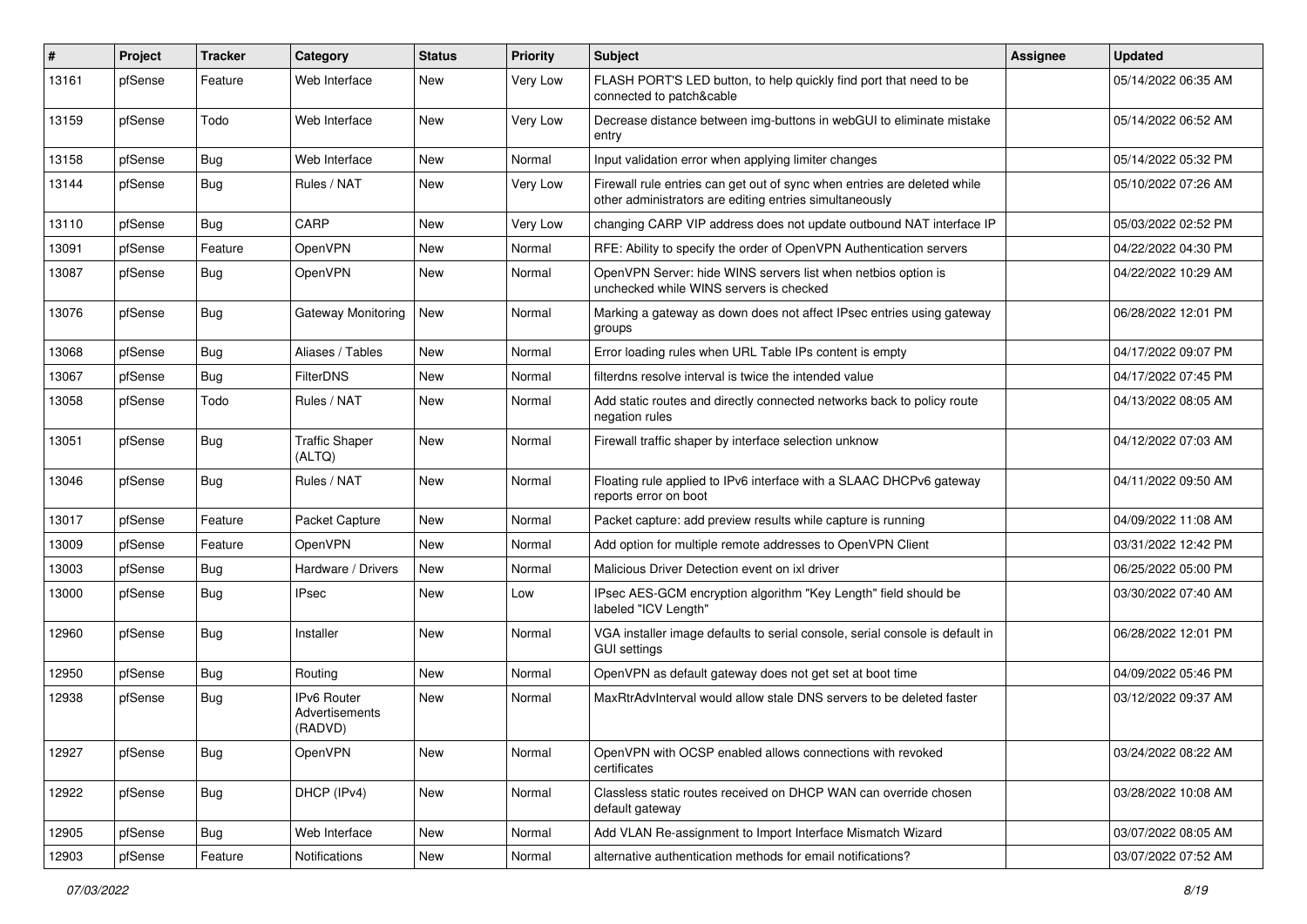| #     | Project | <b>Tracker</b> | Category              | <b>Status</b> | <b>Priority</b> | <b>Subject</b>                                                                                | Assignee | <b>Updated</b>      |
|-------|---------|----------------|-----------------------|---------------|-----------------|-----------------------------------------------------------------------------------------------|----------|---------------------|
| 12888 | pfSense | <b>Bug</b>     | Rules / NAT           | New           | Normal          | pfSense sends un-NATed packets during OpenVPN startup                                         |          | 03/01/2022 03:13 PM |
| 12875 | pfSense | Bug            | Package System        | New           | Normal          | Import zabbix-agent6 and zabbix-proxy6 from FreeBSD Ports                                     |          | 05/28/2022 06:50 PM |
| 12874 | pfSense | Feature        | OpenVPN               | New           | Normal          | OpenVPN RADIUS Framed-Pool                                                                    |          | 02/25/2022 02:24 PM |
| 12857 | pfSense | Bug            | Gateways              | New           | Normal          | Firewall gateway goes away when making changes to Bridge0 device                              |          | 02/27/2022 11:20 AM |
| 12850 | pfSense | Bug            | Routing               | New           | Low             | Console error during boot: "route: route has not been found"                                  |          | 02/22/2022 08:27 AM |
| 12848 | pfSense | Feature        | Dynamic DNS           | New           | Normal          | Evaluation of the DynDNS "Result Match" string                                                |          | 02/22/2022 02:01 AM |
| 12828 | pfSense | <b>Bug</b>     | Wireless              | New           | Normal          | pfSense keeps crashing (Fatal trap 12: page fault while in kernel mode)                       |          | 02/21/2022 07:55 AM |
| 12823 | pfSense | Bug            | DHCP (IPv6)           | New           | Normal          | Multiple DHCP6 WAN connections PPPoE interface 'defached' status                              |          | 02/18/2022 05:39 AM |
| 12813 | pfSense | Feature        | Installer             | New           | Low             | Recover extra data in the installer                                                           |          | 02/17/2022 07:52 AM |
| 12797 | pfSense | <b>Bug</b>     | UPnP/NAT-PMP          | New           | Normal          | UPnP+STUN forms invalid outbound NAT rules using the external<br>address discovered from STUN |          | 02/15/2022 01:01 PM |
| 12774 | pfSense | Bug            | Backup / Restore      | <b>New</b>    | Normal          | Picture widget image is not saved in backup                                                   |          | 04/04/2022 04:48 AM |
| 12768 | pfSense | Feature        | Upgrade               | <b>New</b>    | Normal          | pfSense-repo: Make sure default config file exists                                            |          | 06/28/2022 12:01 PM |
| 12764 | pfSense | Bug            | Gateways              | New           | Normal          | VTI gateway status is pending after assigning the VTI interface                               |          | 02/07/2022 05:41 AM |
| 12747 | pfSense | <b>Bug</b>     | Logging               | New           | Normal          | System log is filled by sshguard                                                              |          | 06/30/2022 05:21 AM |
| 12746 | pfSense | Feature        | Interfaces            | New           | High            | IPoE feature for WAN interface                                                                |          | 02/01/2022 01:42 AM |
| 12737 | pfSense | Bug            | Certificates          | New           | Normal          | CApath is not defined by default in curl                                                      |          | 06/28/2022 12:01 PM |
| 12730 | pfSense | Bug            | <b>Captive Portal</b> | New           | Normal          | RADIUS accounting does not work if WAN is down                                                |          | 01/26/2022 05:13 AM |
| 12726 | pfSense | Bug            | Authentication        | New           | Normal          | LDAP select container button auto populate                                                    |          | 01/25/2022 01:48 PM |
| 12708 | pfSense | <b>Bug</b>     | Aliases / Tables      | New           | Normal          | alias with non resolving DNS entry breaks underlying pf table                                 |          | 02/20/2022 06:13 PM |
| 12679 | pfSense | Feature        | Interfaces            | <b>New</b>    | Normal          | Remind user to update DHCPv6 range when changing interface IPv6<br>prefix                     |          | 01/12/2022 07:36 AM |
| 12676 | pfSense | Feature        | Rules / NAT           | New           | Normal          | Add the Tagged option on the Port Forward rules edit page                                     |          | 01/11/2022 05:52 AM |
| 12665 | pfSense | Feature        | Rules / NAT           | New           | Normal          | Ability to add custom pf rules from the GUI                                                   |          | 01/07/2022 09:30 AM |
| 12648 | pfSense | <b>Bug</b>     | <b>Captive Portal</b> | New           | Normal          | Undocumented variables 'listenporthttp' and 'listenporthttps'                                 |          | 12/28/2021 10:44 AM |
| 12632 | pfSense | <b>Bug</b>     | Gateways              | New           | High            | Assigning a /30 WAN IP address at the console does not save the<br>gateway correctly          |          | 06/28/2022 12:01 PM |
| 12625 | pfSense | Feature        | Logging               | New           | Normal          | Granular logging options for default firewall rules.                                          |          | 12/21/2021 06:39 PM |
| 12612 | pfSense | Bug            | <b>DNS Resolver</b>   | New           | Normal          | DNS Resolver is restarted during every "rc.newwanip" event                                    |          | 06/28/2022 12:01 PM |
| 12602 | pfSense | Feature        | Dynamic DNS           | New           | Normal          | DHCPv6 should allow DDNS Client updates for hosts                                             |          | 12/15/2021 11:00 AM |
| 12600 | pfSense | Feature        | Aliases / Tables      | New           | Normal          | allow custom mask for a network alias created from a FQDN                                     |          | 12/15/2021 10:50 AM |
| 12581 | pfSense | Regression     | DHCP (IPv6)           | New           | Normal          | CARP IPv6 assigned address does not get advertised to endpoints with<br>RADV                  |          | 12/16/2021 02:34 PM |
| 12564 | pfSense | Feature        | Aliases / Tables      | New           | Low             | add column to show that an Alias is in use by or not                                          |          | 12/04/2021 07:25 PM |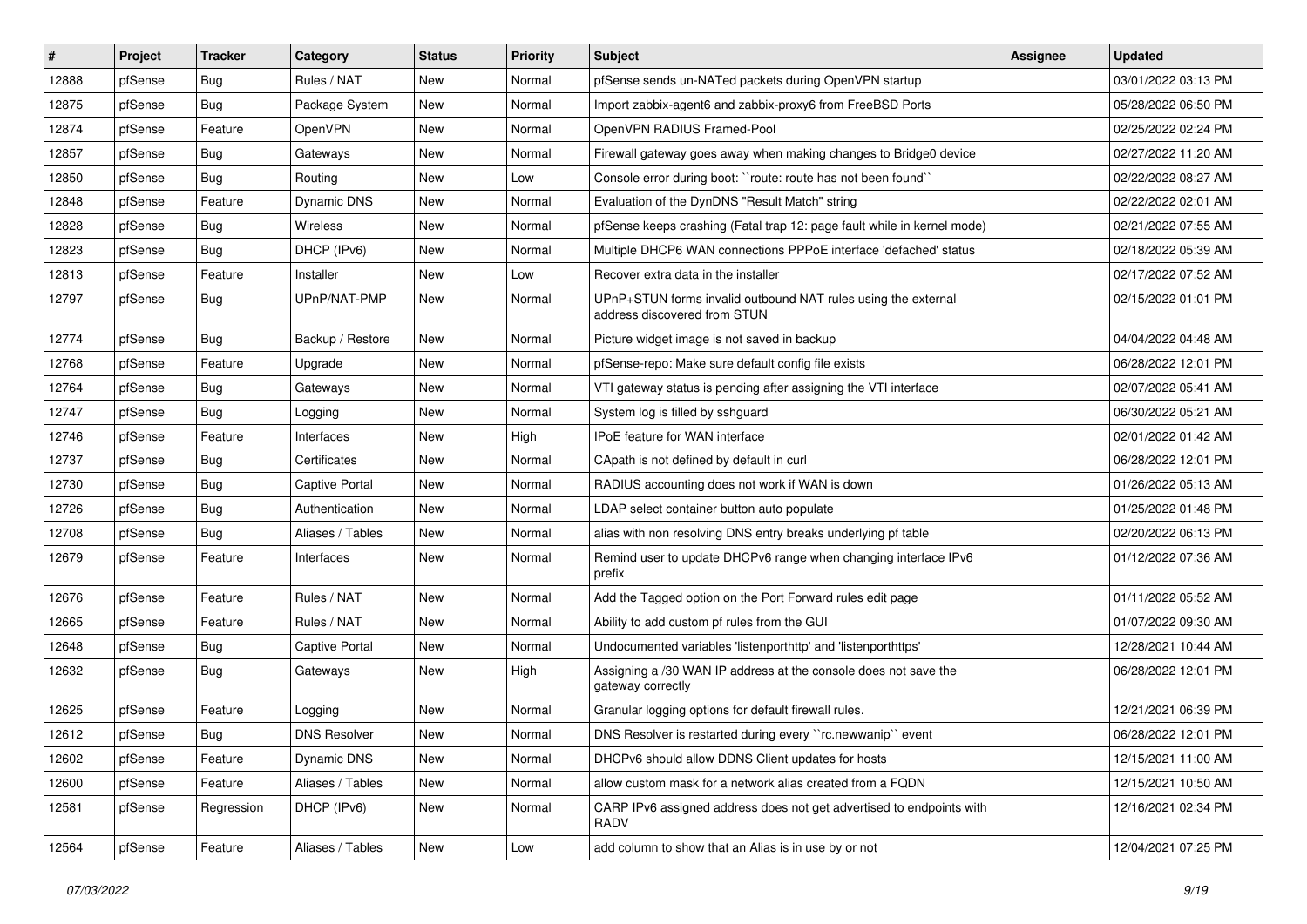| #     | Project | <b>Tracker</b> | Category                        | <b>Status</b> | <b>Priority</b> | <b>Subject</b>                                                                                                                   | Assignee | <b>Updated</b>      |
|-------|---------|----------------|---------------------------------|---------------|-----------------|----------------------------------------------------------------------------------------------------------------------------------|----------|---------------------|
| 12563 | pfSense | Bug            | OpenVPN                         | <b>New</b>    | Normal          | OpenVPN server doesn't support Framed-IPv6-Address RADIUS attribute                                                              |          | 12/03/2021 11:19 AM |
| 12553 | pfSense | Feature        | Backup / Restore                | New           | Normal          | Auto Config Backup: Allow selecting multiple backups for deletion                                                                |          | 02/22/2022 04:27 AM |
| 12552 | pfSense | <b>Bug</b>     | OpenVPN                         | New           | Normal          | "Pull DNS" option within OpenVPN client does not cause pfSense to use<br>DNS servers assigned by remote OpenVPN server           |          | 12/08/2021 08:45 AM |
| 12551 | pfSense | Feature        | <b>DNS Resolver</b>             | <b>New</b>    | Low             | Add ability to set DNS resolver search domain list                                                                               |          | 12/01/2021 11:18 AM |
| 12542 | pfSense | Bug            | Virtual IP Addresses            | New           | Normal          | Cannot assign a same IPv6 Link-Local address to different interfaces                                                             |          | 11/25/2021 01:41 AM |
| 12539 | pfSense | <b>Bug</b>     | Interfaces                      | New           | Low             | Changing VLAN ID for LAN interface in assignments silently fails.                                                                |          | 11/23/2021 04:12 AM |
| 12522 | pfSense | Feature        | OpenVPN                         | New           | Very Low        | More flexible Client-Specific Override options for controlling options<br>pushed to clients                                      |          | 04/11/2022 03:11 PM |
| 12521 | pfSense | Feature        | <b>Operating System</b>         | New           | Very Low        | Add the BBR2, QUIC, RACK Congestion Control (CC) protocols                                                                       |          | 11/15/2021 07:40 AM |
| 12519 | pfSense | <b>Bug</b>     | Authentication                  | New           | Normal          | Fail authentication using special character in password via the LDAP<br>connector                                                |          | 11/12/2021 07:39 AM |
| 12509 | pfSense | Bug            | OpenVPN                         | New           | Normal          | Deffered authentication does not work with auth-gen-token external-auth<br>or pusk "auth-token"                                  |          | 11/08/2021 04:01 AM |
| 12508 | pfSense | Bug            | <b>DHCP Relay</b>               | New           | Normal          | <b>DHCP Relay over VPN</b>                                                                                                       |          | 11/06/2021 11:25 AM |
| 12504 | pfSense | <b>Bug</b>     | Interfaces                      | New           | Normal          | BCM57412 NetXtreme-E 10Gb RDMA Ethernet controller issue                                                                         |          | 11/05/2021 04:51 AM |
| 12483 | pfSense | <b>Bug</b>     | Configuration<br>Backend        | New           | Normal          | GUI creates inconsistent config.xml                                                                                              |          | 10/23/2021 06:48 AM |
| 12473 | pfSense | Feature        | <b>IPsec</b>                    | New           | Normal          | Allow user adjustment of IPsec Keep Alive periodic checks                                                                        |          | 12/22/2021 05:59 AM |
| 12467 | pfSense | <b>Bug</b>     | Captive Portal                  | New           | Normal          | CP error on client disconnect after reboot                                                                                       |          | 10/17/2021 05:35 AM |
| 12466 | pfSense | Feature        | OpenVPN                         | New           | Very Low        | Option to Disable Renegotiation timer in OpenVPN Server                                                                          |          | 06/27/2022 07:22 AM |
| 12459 | pfSense | Todo           | <b>Virtual IP Addresses</b>     | New           | Normal          | Add IP Alias subnet input validation                                                                                             |          | 10/15/2021 09:35 AM |
| 12458 | pfSense | Feature        | Authentication                  | New           | Normal          | Use "unixHomeDirectory" instead of "homeDirectory" when LDAP<br>authentication server is Active Directory                        |          | 10/15/2021 08:18 AM |
| 12451 | pfSense | <b>Bug</b>     | <b>Virtual IP Addresses</b>     | New           | Normal          | deleteVIP() does not check RFC2136 Update Source                                                                                 |          | 10/13/2021 10:06 AM |
| 12436 | pfSense | <b>Bug</b>     | PPPoE Server                    | New           | Normal          | Pppoe server config gui does not allow setting of chap authentication, and<br>sets the network start address for allocation to 0 |          | 10/21/2021 08:15 AM |
| 12421 | pfSense | Bug            | Rules / NAT                     | New           | Normal          | IPV6 limiter bug                                                                                                                 |          | 10/02/2021 08:44 AM |
| 12401 | pfSense | Bug            | <b>Traffic Graphs</b>           | <b>New</b>    | Normal          | Traffic graphs with untagged and tagged VLAN on same interface                                                                   |          | 09/23/2021 09:18 PM |
| 12393 | pfSense | <b>Bug</b>     | <b>Traffic Shaper</b><br>(ALTQ) | New           | Low             | Priority of gOthersLow higher than default queues                                                                                |          | 09/21/2021 02:48 PM |
| 12382 | pfSense | Regression     | OpenVPN                         | New           | Normal          | Certificate Depth checking creates OpenVPN micro-outages every time a<br>user authenticates after 2.5.2 upgrade                  |          | 01/17/2022 04:17 AM |
| 12370 | pfSense | Feature        | Rules / NAT                     | New           | Low             | Add limiters to Queue column on firewall rule list                                                                               |          | 09/14/2021 07:37 AM |
| 12367 | pfSense | Todo           | Installer                       | New           | Normal          | ZFS: Do not show memstick disk on target list                                                                                    |          | 09/13/2021 07:37 AM |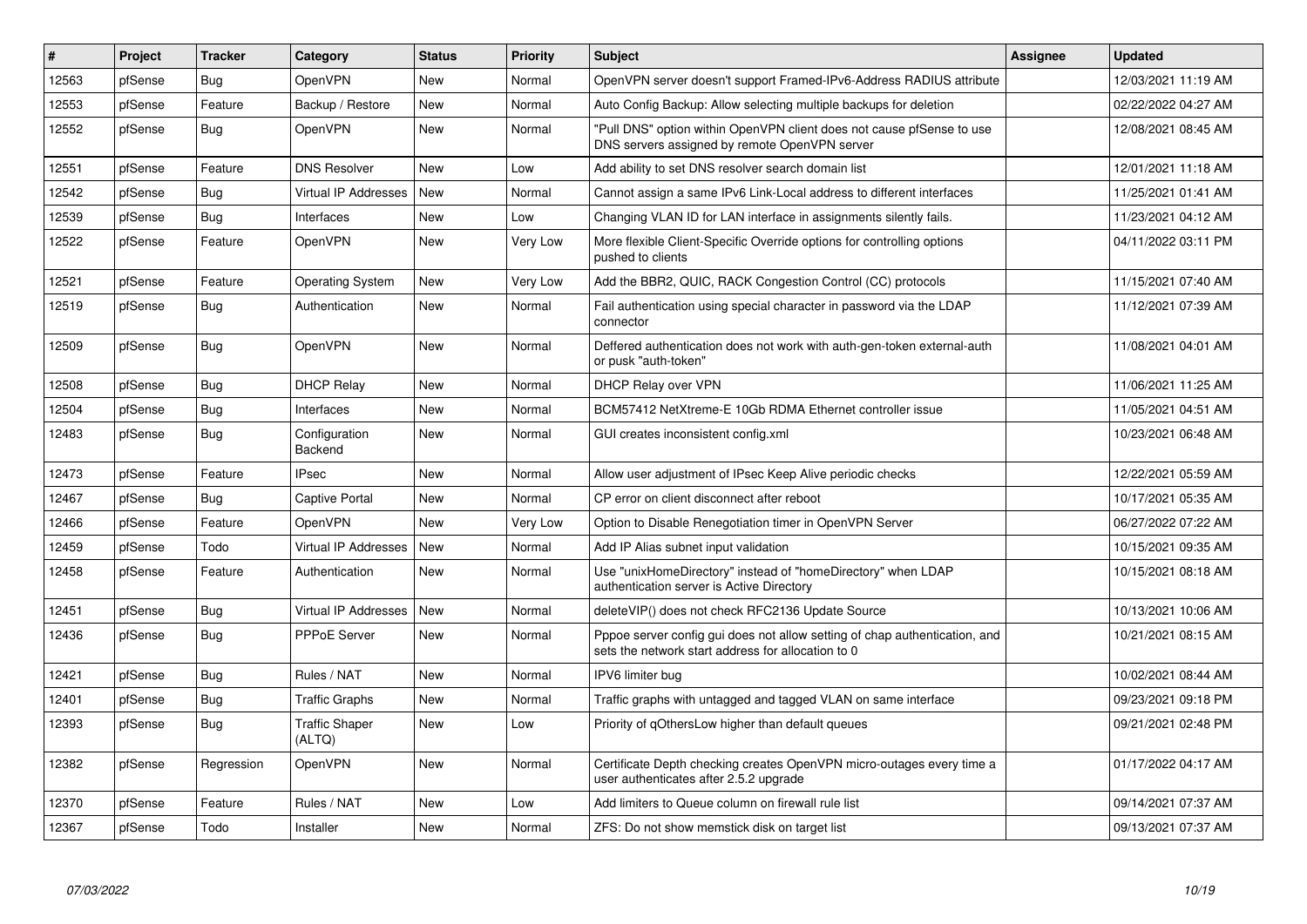| ∥ #   | Project | <b>Tracker</b> | Category                | <b>Status</b> | <b>Priority</b> | <b>Subject</b>                                                                                       | Assignee | <b>Updated</b>      |
|-------|---------|----------------|-------------------------|---------------|-----------------|------------------------------------------------------------------------------------------------------|----------|---------------------|
| 12357 | pfSense | <b>Bug</b>     | Captive Portal          | New           | Normal          | Captive Portal popup Logout button loads full login page in popup when<br>clicked                    |          | 10/27/2021 12:10 PM |
| 12343 | pfSense | Feature        | Diagnostics             | <b>New</b>    | Low             | Real time traffic monitoring                                                                         |          | 09/06/2021 01:26 PM |
| 12300 | pfSense | Feature        | Hardware / Drivers      | New           | Normal          | Add Aquantia Atlantic driver to pfsense                                                              |          | 09/14/2021 06:49 AM |
| 12283 | pfSense | Bug            | Authentication          | New           | Normal          | LDAP/RADIUS authentication servers configuration does not allow source<br>IP address to be specified |          | 08/20/2021 01:15 AM |
| 12259 | pfSense | <b>Bug</b>     | <b>Operating System</b> | New           | Normal          | Intel em NICs Suffering Performance Degradation on FreeBSD12                                         |          | 02/25/2022 09:28 PM |
| 12249 | pfSense | Bug            | Backup / Restore        | New           | Normal          | HAProxy causing failed ACB backups                                                                   |          | 11/15/2021 11:58 PM |
| 12248 | pfSense | Feature        | Package System          | <b>New</b>    | Low             | Package Update Availability Notification                                                             |          | 11/28/2021 10:02 AM |
| 12243 | pfSense | Todo           | Package System          | New           | Normal          | Implement "`plugin_interfaces()`"                                                                    |          | 02/07/2022 03:50 AM |
| 12190 | pfSense | Feature        | Rules / NAT             | New           | Normal          | Add ability to reference ipv6 prefix in firewall rules and aliases                                   |          | 08/05/2021 01:47 PM |
| 12183 | pfSense | Regression     | Interfaces              | <b>New</b>    | Low             | Changing MAC address for PPP parent interface stopped working                                        |          | 04/20/2022 04:16 PM |
| 12139 | pfSense | Feature        | <b>DNS Forwarder</b>    | <b>New</b>    | Normal          | Add support in for specifying a DNSMASQ configuration file                                           |          | 07/16/2021 09:45 PM |
| 12122 | pfSense | Bug            | Web Interface           | New           | Normal          | Perform greedy actions asychronously                                                                 |          | 07/10/2021 01:10 PM |
| 12121 | pfSense | Feature        | OpenVPN                 | <b>New</b>    | Normal          | Wider "local network(s)" fields in OpenVPN server configuration                                      |          | 07/19/2021 07:37 AM |
| 12120 | pfSense | Feature        | <b>DHCP Relay</b>       | New           | Normal          | Permit several sets of destination DHCP servers in DHCP relay                                        |          | 07/11/2021 05:41 PM |
| 12095 | pfSense | <b>Bug</b>     | Authentication          | <b>New</b>    | Normal          | Memory leak in pcscd                                                                                 |          | 06/01/2022 01:01 PM |
| 12091 | pfSense | Feature        | Authentication          | <b>New</b>    | Normal          | RFE: Add support for sssd authentication                                                             |          | 12/10/2021 04:55 PM |
| 12077 | pfSense | Feature        | Gateways                | <b>New</b>    | Normal          | Allow stick-connections per gateway group                                                            |          | 06/24/2021 08:45 AM |
| 12070 | pfSense | Bug            | DHCP (IPv4)             | New           | Low             | <b>VLAN0 for WAN DHCP</b>                                                                            |          | 12/23/2021 04:31 PM |
| 12067 | pfSense | <b>Bug</b>     | DHCP (IPv4)             | New           | Very Low        | <b>DHCP Monitoring Statistics Error</b>                                                              |          | 06/21/2021 08:39 AM |
| 12066 | pfSense | Feature        | <b>Operating System</b> | <b>New</b>    | Very Low        | Include man and man pages for all core programs and packages                                         |          | 06/21/2021 07:44 AM |
| 12056 | pfSense | Bug            | Logging                 | <b>New</b>    | Normal          | Filterlog says "Unknown Option %u"                                                                   |          | 06/18/2021 05:51 AM |
| 12025 | pfSense | Todo           | Web Interface           | New           | Very Low        | Add 1:1 Validation to Notify Someone They are 1:1 NAT'ing an Interface<br>Address                    |          | 06/11/2021 10:05 AM |
| 12013 | pfSense | <b>Bug</b>     | Logging                 | <b>New</b>    | Low             | Reading log data is inefficient in certain cases                                                     |          | 06/08/2021 07:35 AM |
| 11974 | pfSense | Feature        | <b>XMLRPC</b>           | <b>New</b>    | Normal          | XMLRPC synchronization for igmmproxy settings                                                        |          | 05/29/2021 03:58 PM |
| 11956 | pfSense | Feature        | Web Interface           | <b>New</b>    | Normal          | "add" button in the top of pages with many user-added items                                          |          | 07/10/2021 01:01 PM |
| 11954 | pfSense | Feature        | <b>IGMP Proxy</b>       | <b>New</b>    | Normal          | Multicast limits                                                                                     |          | 05/25/2021 12:36 AM |
| 11953 | pfSense | <b>Bug</b>     | <b>IGMP Proxy</b>       | New           | Normal          | XG-1541 crashes when igmpproxy is enabled and network interfaces<br>status change                    |          | 05/24/2021 04:55 PM |
| 11925 | pfSense | <b>Bug</b>     | OpenVPN                 | <b>New</b>    | Normal          | Calling-Station-Id always set to WAN IP                                                              |          | 05/14/2021 09:27 AM |
| 11921 | pfSense | Feature        | <b>DNS Resolver</b>     | New           | Very Low        | Feature Request: Compile unbound with EDNS Client Subnet (ECS)<br>module (--enable-subnet)           |          | 05/14/2021 07:29 AM |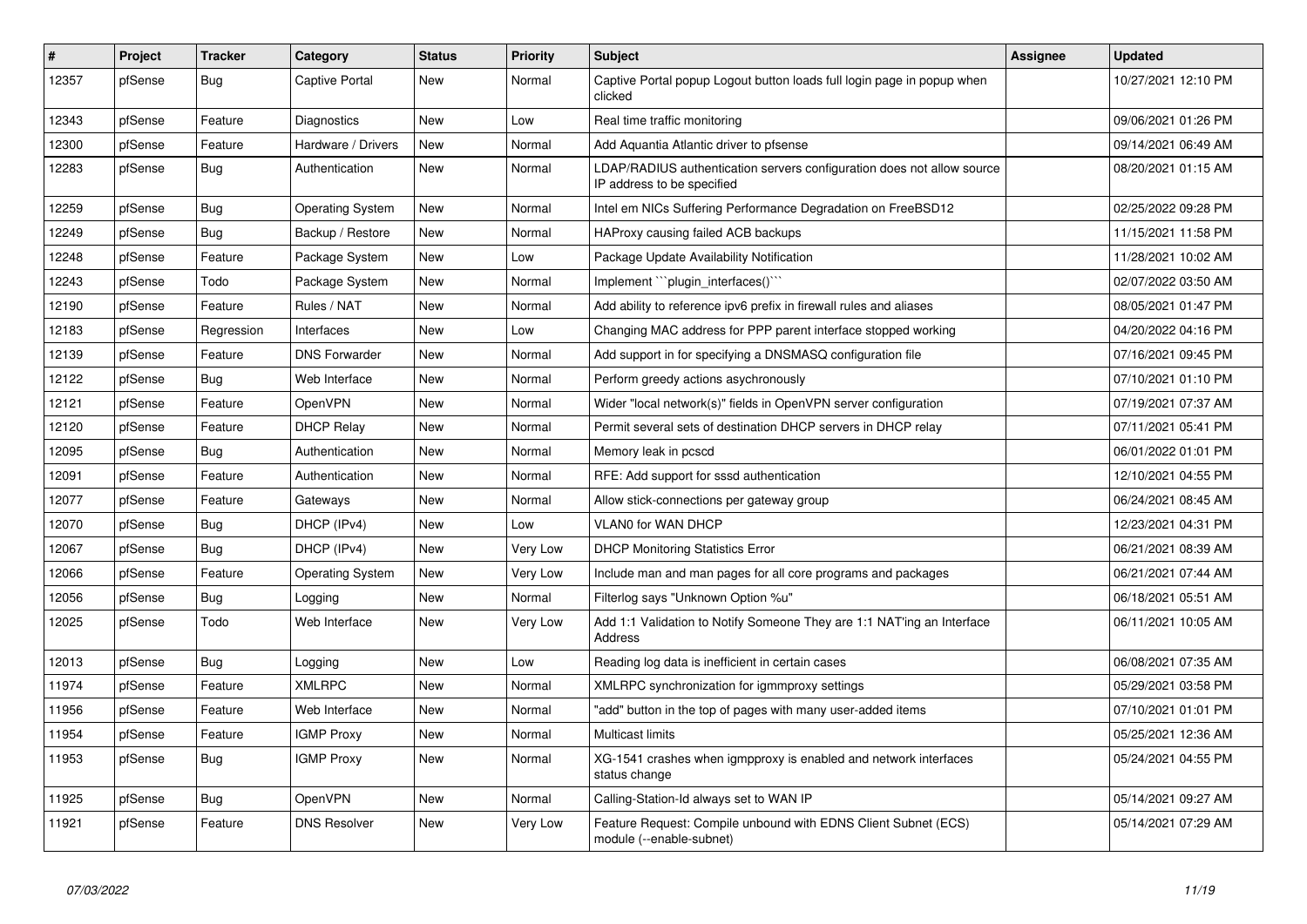| #     | Project | <b>Tracker</b> | Category           | <b>Status</b> | <b>Priority</b> | <b>Subject</b>                                                                                                                                                                                  | Assignee | <b>Updated</b>      |
|-------|---------|----------------|--------------------|---------------|-----------------|-------------------------------------------------------------------------------------------------------------------------------------------------------------------------------------------------|----------|---------------------|
| 11876 | pfSense | Feature        | Hardware / Drivers | New           | Normal          | OpenSSL does not use QAT acceleration on pfSense Plus<br>21.02-RELEASE-p1 or 21.05-DEVELOPMENT                                                                                                  |          | 05/03/2021 08:02 AM |
| 11872 | pfSense | Bug            | Interfaces         | New           | Normal          | gif interfaces reporting incorrect traffic counters                                                                                                                                             |          | 12/30/2021 04:00 AM |
| 11856 | pfSense | Feature        | <b>Diagnostics</b> | New           | Normal          | Replace/add Alias or DNS names for known LAN addresses in the State<br>table                                                                                                                    |          | 04/27/2021 08:01 AM |
| 11786 | pfSense | Bug            | Services           | New           | Normal          | SSH incomplete setup and startup fail while recovering XML backup in a<br>fresh install of pfSense 2.5.0                                                                                        |          | 04/17/2021 01:36 PM |
| 11778 | pfSense | Bug            | OpenVPN            | New           | Normal          | OpenVPN uses 100% CPU after experiencing packet loss                                                                                                                                            |          | 02/28/2022 07:38 AM |
| 11761 | pfSense | Bug            | L2TP               | <b>New</b>    | Normal          | L2TP/IPsec VPN: PPP LCP negotiation occurs before user authentication                                                                                                                           |          | 03/31/2021 04:52 AM |
| 11759 | pfSense | <b>Bug</b>     | Dashboard          | New           | Normal          | Traffic graphs on dashboard double upload on pppoe links                                                                                                                                        |          | 12/30/2021 04:00 AM |
| 11757 | pfSense | Feature        | <b>XMLRPC</b>      | New           | Normal          | Allow XMLRPC sync to bypass default auth server in favor of local<br>database                                                                                                                   |          | 03/30/2021 03:18 PM |
| 11731 | pfSense | Bug            | Hardware / Drivers | New           | Normal          | Missing support for Realtek USB NICs                                                                                                                                                            |          | 03/30/2021 04:32 AM |
| 11730 | pfSense | <b>Bug</b>     | Web Interface      | New           | Normal          | Improve visibility of option selections in dark themes                                                                                                                                          |          | 03/25/2021 09:38 PM |
| 11724 | pfSense | Bug            | Package System     | New           | Normal          | Packages unexpectedly removed when changing update branches                                                                                                                                     |          | 03/29/2021 08:09 AM |
| 11717 | pfSense | Bug            | Rules / NAT        | New           | Normal          | Incorrect port forwarding rules if Destination port alias is not equal to<br>Redirect target port alias                                                                                         |          | 03/22/2021 06:06 AM |
| 11715 | pfSense | Bug            | OpenVPN            | New           | Normal          | OpenVPN MTU                                                                                                                                                                                     |          | 03/22/2021 01:35 AM |
| 11666 | pfSense | Bug            | Logging            | New           | Normal          | GUI Firewall log search not parsing filter.log beyond hard coded limit                                                                                                                          |          | 03/12/2021 11:38 AM |
| 11657 | pfSense | <b>Bug</b>     | Interfaces         | New           | Normal          | netmap_ring_reinit error                                                                                                                                                                        |          | 03/18/2021 10:32 PM |
| 11641 | pfSense | <b>Bug</b>     | Interfaces         | New           | Normal          | On xn based interfaces without the VLANMTU flag the first VLAN tag<br>defined does not follow the parent interface MTU settings. All subsequent<br>VLAN tags follow the parent interface's MTU. |          | 03/09/2021 06:42 PM |
| 11625 | pfSense | Feature        | OpenVPN            | New           | Normal          | Cisco-AVPair aliases support                                                                                                                                                                    |          | 03/05/2021 12:35 AM |
| 11619 | pfSense | Bug            | Upgrade            | <b>New</b>    | Normal          | Unable to upgrade 2.4.4-p3 to 2.5/21.02-p1                                                                                                                                                      |          | 08/15/2021 10:00 AM |
| 11604 | pfSense | Feature        | WireGuard          | New           | Normal          | WireGuard Dynamic Listen Port Randomization                                                                                                                                                     |          | 03/19/2021 10:59 AM |
| 11588 | pfSense | Feature        | WireGuard          | New           | Low             | Automatically suggest next IP address in Wireguard interface subnet<br>when creating a peer                                                                                                     |          | 12/22/2021 03:35 AM |
| 11566 | pfSense | Bug            | Web Interface      | <b>New</b>    | Low             | Firewall Maximum Table Entries "default size" is whatever is entered                                                                                                                            |          | 02/27/2021 10:01 AM |
| 11556 | pfSense | <b>Bug</b>     | Rules / NAT        | New           | Normal          | Kill all states associated with a NAT address                                                                                                                                                   |          | 03/19/2021 10:29 AM |
| 11548 | pfSense | <b>Bug</b>     | Rules / NAT        | New           | Normal          | "rule expands to no valid combination" error from port forward automatic<br>rule mixing IPv4 and IPv6 elements                                                                                  |          | 02/27/2021 03:18 PM |
| 11541 | pfSense | <b>Bug</b>     | OpenVPN            | New           | Normal          | OpenVPN status does not work properly when set to TCP and Concurrent<br>Connections = $1$                                                                                                       |          | 03/02/2021 02:27 PM |
| 11503 | pfSense | <b>Bug</b>     | OpenVPN            | New           | Normal          | Using multiple authentication backends on an OpenVPN server fails                                                                                                                               |          | 02/23/2021 12:23 PM |
| 11473 | pfSense | Bug            | Web Interface      | New           | Normal          | System Activity shows invalid data on SG-3100                                                                                                                                                   |          | 02/19/2021 08:12 PM |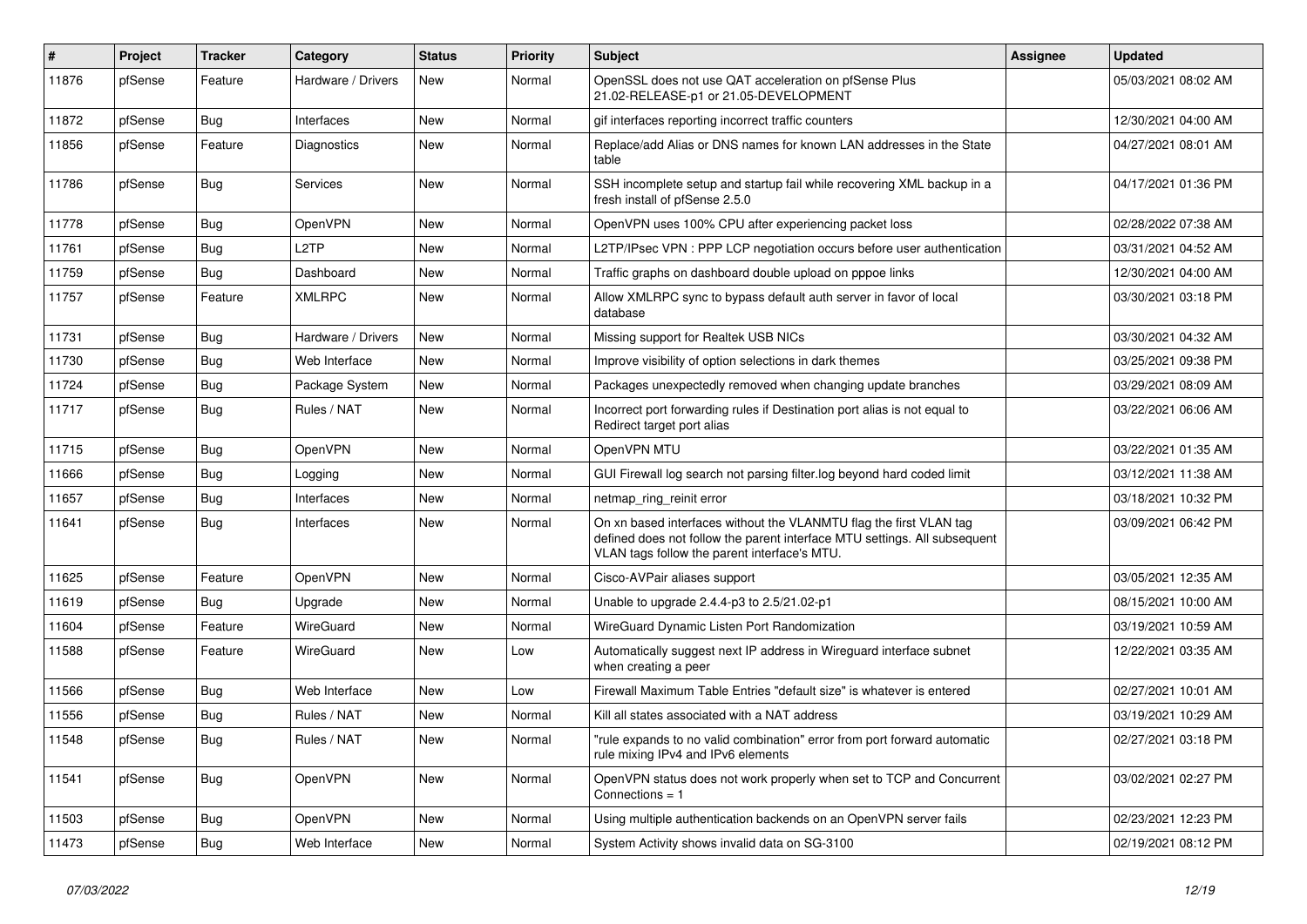| $\vert$ # | Project | <b>Tracker</b> | Category                       | <b>Status</b> | <b>Priority</b> | <b>Subject</b>                                                                                                                   | <b>Assignee</b> | <b>Updated</b>      |
|-----------|---------|----------------|--------------------------------|---------------|-----------------|----------------------------------------------------------------------------------------------------------------------------------|-----------------|---------------------|
| 11440     | pfSense | Feature        | Web Interface                  | New           | Low             | Expand collapsed sections by clicking anywhere on header                                                                         |                 | 10/28/2021 01:35 PM |
| 11438     | pfSense | Feature        | Hardware / Drivers             | New           | Low             | Allow multiple cryptographic accelerator modules to be loaded at the<br>same time                                                |                 | 02/18/2021 12:40 PM |
| 11430     | pfSense | <b>Bug</b>     | Interfaces                     | New           | Normal          | PHP console spam after Assigning Interfaces                                                                                      |                 | 10/09/2021 10:37 AM |
| 11429     | pfSense | Bug            | Web Interface                  | New           | Normal          | System Log / Settings form activates "Reset Log Files" button on enter                                                           |                 | 10/28/2021 01:35 PM |
| 11418     | pfSense | <b>Bug</b>     | <b>IPsec</b>                   | New           | Very Low        | 'NAT-T: Force' is broken for IPv6 IPsec                                                                                          |                 | 02/16/2021 08:25 AM |
| 11412     | pfSense | <b>Bug</b>     | Interfaces                     | New           | Normal          | LLDPD Package Doesn't Work with Switchports                                                                                      |                 | 02/12/2021 08:12 PM |
| 11379     | pfSense | Feature        | Captive Portal                 | New           | Normal          | <b>Template Roll Printer</b>                                                                                                     |                 | 02/07/2021 05:26 AM |
| 11369     | pfSense | Feature        | <b>Operating System</b>        | New           | Low             | add Enabling IPv6 Source Address Validation support                                                                              |                 | 02/04/2021 10:03 AM |
| 11363     | pfSense | <b>Bug</b>     | Installer                      | <b>New</b>    | Normal          | Clean Install 2.5.0 fails due to hardware incompability                                                                          |                 | 02/04/2021 11:06 AM |
| 11335     | pfSense | <b>Bug</b>     | Interfaces                     | New           | Normal          | Spoofing the MAC on a LAGG interface does not work for some NIC<br>types.                                                        |                 | 01/29/2021 09:10 AM |
| 11324     | pfSense | Feature        | Logging                        | New           | Normal          | Separate syslog "Remote log servers" Parameters                                                                                  |                 | 01/27/2021 10:47 AM |
| 11302     | pfSense | Feature        | WireGuard                      | New           | Normal          | WireGuard XMLRPC sync                                                                                                            |                 | 03/19/2021 10:59 AM |
| 11280     | pfSense | Todo           | WireGuard                      | New           | Normal          | Add WireGuard to ALTQ list                                                                                                       |                 | 04/27/2021 12:32 PM |
| 11270     | pfSense | Feature        | <b>VPN</b> (Multiple<br>Types) | New           | Low             | Consider integrating Nebula mesh VPN                                                                                             |                 | 01/20/2021 03:34 PM |
| 11268     | pfSense | Bug            | Web Interface                  | <b>New</b>    | Normal          | Cookie named 'id' prevents Edit form fields being set properly                                                                   |                 | 09/03/2021 06:16 AM |
| 11262     | pfSense | Feature        | Rules / NAT                    | New           | Normal          | Time Based Rules - selects all days in the current month                                                                         |                 | 04/27/2021 12:32 PM |
| 11257     | pfSense | Feature        | Upgrade                        | New           | Normal          | Installed Packages: Update all button                                                                                            |                 | 01/18/2021 10:45 AM |
| 11243     | pfSense | Feature        | Interfaces                     | New           | Normal          | individual pfctl snort2c tables per interface only blocking IPs for specific<br>interface when a rule triggers in snort/suricata |                 | 01/14/2021 03:02 PM |
| 11232     | pfSense | Bug            | <b>Operating System</b>        | New           | Normal          | Fix pfSense fsync                                                                                                                |                 | 01/08/2021 08:53 AM |
| 11213     | pfSense | Feature        | Gateways                       | New           | Low             | Option to mark gateway as down directly from Table                                                                               |                 | 01/03/2021 07:09 AM |
| 11203     | pfSense | <b>Bug</b>     | Certificates                   | New           | Normal          | certificate manager very slow                                                                                                    |                 | 12/31/2020 11:57 AM |
| 11189     | pfSense | Feature        | <b>Captive Portal</b>          | New           | Normal          | Captive Portal - Tarpit option                                                                                                   |                 | 12/23/2020 06:44 PM |
| 11184     | pfSense | <b>Bug</b>     | FreeBSD                        | New           | Normal          | PF: State policy cannot be configurable                                                                                          |                 | 02/09/2021 02:43 AM |
| 11177     | pfSense | <b>Bug</b>     | Dynamic DNS                    | New           | Normal          | DDNSv6 not using Check IP Services                                                                                               |                 | 12/21/2020 05:02 AM |
| 11169     | pfSense | Feature        | Interfaces                     | New           | Very Low        | Changing interface index order                                                                                                   |                 | 12/17/2020 05:44 AM |
| 11149     | pfSense | <b>Bug</b>     | <b>DHCP Relay</b>              | New           | Normal          | DHCP relay won't start with DHCP server behind gateway                                                                           |                 | 03/22/2021 05:13 AM |
| 11147     | pfSense | <b>Bug</b>     | Dynamic DNS                    | New           | Normal          | Domeneshop DynDNS IPv4 and IPv6                                                                                                  |                 | 12/09/2020 11:47 PM |
| 11110     | pfSense | <b>Bug</b>     | Backup / Restore               | New           | Normal          | Backup file should be checked before restoring a specific area                                                                   |                 | 12/05/2020 02:50 PM |
| 11093     | pfSense | <b>Bug</b>     | Wireless                       | New           | Low             | ral(4) driver non-functional in arm64                                                                                            |                 | 11/21/2020 10:45 AM |
| 11084     | pfSense | Feature        | Dynamic DNS                    | New           | Normal          | Dynamic DNS include option to specify virtual IP addresses                                                                       |                 | 11/19/2020 01:26 PM |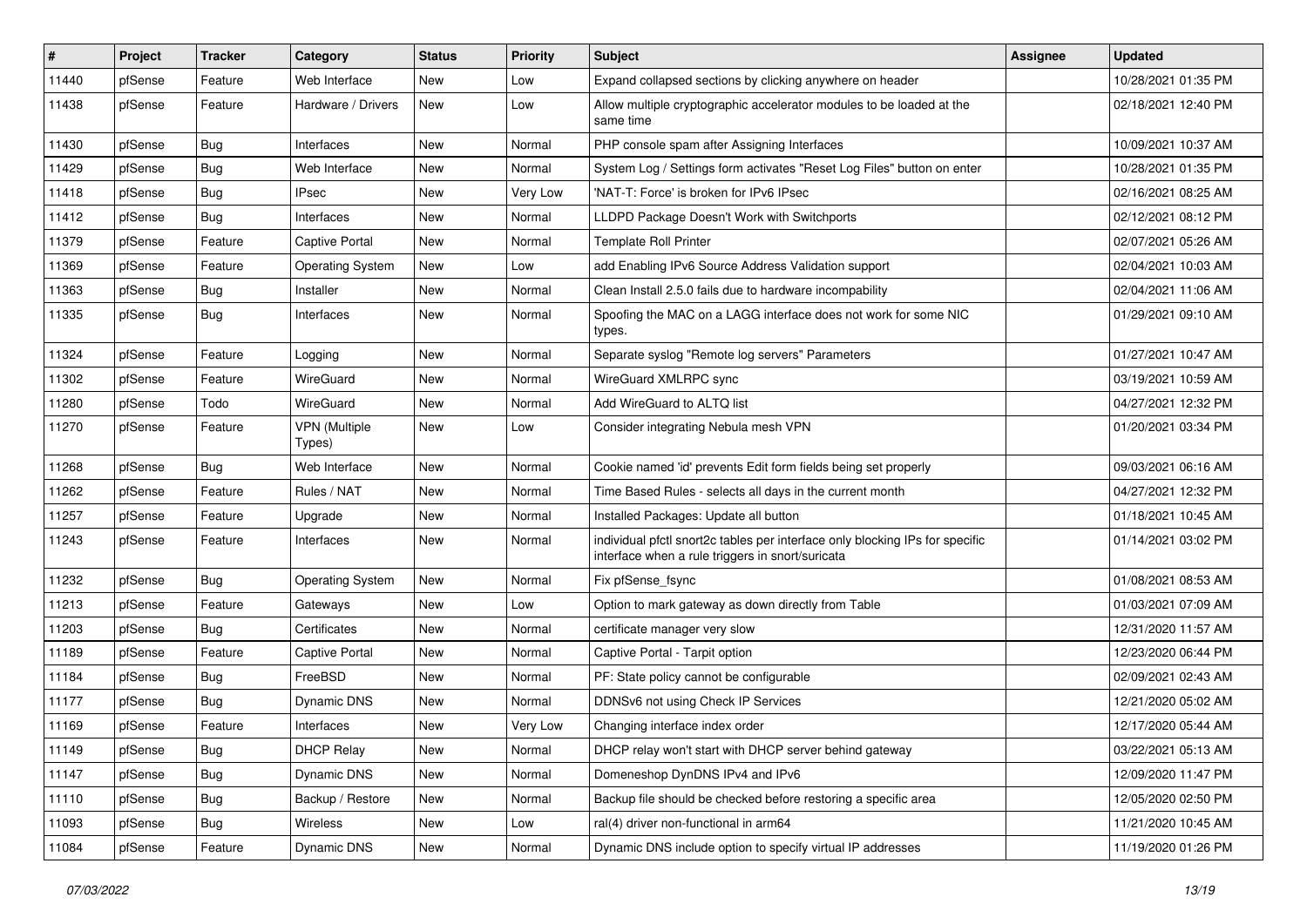| #     | Project | <b>Tracker</b> | Category                        | <b>Status</b> | <b>Priority</b> | <b>Subject</b>                                                                                      | <b>Assignee</b> | <b>Updated</b>      |
|-------|---------|----------------|---------------------------------|---------------|-----------------|-----------------------------------------------------------------------------------------------------|-----------------|---------------------|
| 11056 | pfSense | Feature        | Interfaces                      | <b>New</b>    | Normal          | Add option to disable flow-control on interfaces in GUI                                             |                 | 11/11/2020 04:41 PM |
| 11004 | pfSense | Feature        | DHCP (IPv4)                     | New           | Low             | DHCP reservations with no IP address show entries in DHCP leases                                    |                 | 10/26/2020 07:22 AM |
| 10995 | pfSense | Feature        | <b>Operating System</b>         | New           | Low             | Remove VMware MSI-X from the PCI blacklist.                                                         |                 | 10/20/2020 11:40 AM |
| 10980 | pfSense | <b>Bug</b>     | <b>Operating System</b>         | New           | Normal          | rc.local is executed at login by rc.initial, and not at boot time.                                  |                 | 10/19/2020 09:39 AM |
| 10962 | pfSense | Feature        | Dynamic DNS                     | New           | Normal          | Add Cpanel support for Dynamic DNS Clients                                                          |                 | 12/28/2020 01:56 PM |
| 10952 | pfSense | <b>Bug</b>     | Rules / NAT                     | New           | Low             | Inconsistency in Subnet Defaults Between Firewall Rules and Interface<br><b>Address Assignments</b> |                 | 10/09/2020 12:50 PM |
| 10918 | pfSense | Feature        | Aliases / Tables                | <b>New</b>    | Low             | IP Aliases de-duplication                                                                           |                 | 12/13/2020 11:37 PM |
| 10890 | pfSense | Feature        | Interfaces                      | New           | Normal          | Allow multiple assigned interfaces to track status of a single switch port                          |                 | 09/14/2020 07:20 AM |
| 10843 | pfSense | Feature        | Authentication                  | New           | Normal          | Allow user manager settings to specify multiple authentication servers                              |                 | 01/13/2022 07:22 AM |
| 10839 | pfSense | Feature        | <b>Traffic Shaper</b><br>(ALTQ) | New           | Normal          | Add popular messengers to the Traffic Shaper Wizard                                                 |                 | 08/18/2020 10:07 AM |
| 10833 | pfSense | Bug            | Configuration<br>Backend        | New           | Normal          | unbound exits on configuration error when link status flaps on LAN<br>interface                     |                 | 08/13/2020 11:53 PM |
| 10822 | pfSense | Bug            | DHCP (IPv6)                     | <b>New</b>    | Normal          | Deprecated IPv6 prefix won't be announced as deprecated to clients                                  |                 | 08/10/2020 09:23 AM |
| 10805 | pfSense | Feature        | Hardware / Drivers              | New           | Normal          | Intel QAT (QuickAssist) encryption support for PfSense                                              |                 | 07/31/2020 03:13 PM |
| 10802 | pfSense | Feature        | DHCP (IPv4)                     | New           | Very Low        | Seperator for DHCP Static Mapped leases                                                             |                 | 07/31/2020 10:30 AM |
| 10765 | pfSense | <b>Bug</b>     | Authentication                  | <b>New</b>    | Normal          | Ampersands in Idap extended query are escaped twice                                                 |                 | 09/02/2020 07:55 AM |
| 10732 | pfSense | Feature        | <b>High Availability</b>        | New           | Very Low        | Warning banner for secondary HA node                                                                |                 | 12/23/2021 03:34 AM |
| 10731 | pfSense | Feature        | <b>XMLRPC</b>                   | <b>New</b>    | Very Low        | XML-sync primary/secondary config flag                                                              |                 | 07/06/2020 03:52 PM |
| 10729 | pfSense | Bug            | Package System                  | <b>New</b>    | Normal          | Certificate verification failed for pkg.freebsd.org                                                 |                 | 07/05/2020 01:12 AM |
| 10726 | pfSense | <b>Bug</b>     | Rules / NAT                     | <b>New</b>    | Normal          | Sticky-connections option is bugged - sticky-address cannot be redefined                            |                 | 11/12/2020 10:12 AM |
| 10718 | pfSense | Feature        | <b>Notifications</b>            | New           | Normal          | Email notifications - add new field to enter a from: name                                           |                 | 07/01/2020 09:08 AM |
| 10715 | pfSense | <b>Bug</b>     | <b>DHCP Relay</b>               | <b>New</b>    | Normal          | DHCPv6 relay always uses the "first" IPv6 address of an interface                                   |                 | 06/29/2020 05:01 AM |
| 10714 | pfSense | <b>Bug</b>     | DHCP (IPv6)                     | New           | Normal          | radyd only gives out the prefix of the "first" IPv6 address of an interface                         |                 | 10/06/2020 01:03 PM |
| 10712 | pfSense | <b>Bug</b>     | Rules / NAT                     | New           | Normal          | "default allow LAN IPv6 to any" rule does not work right after boot when<br>using IPv6 PD           |                 | 06/30/2020 12:17 AM |
| 10701 | pfSense | <b>Bug</b>     | Web Interface                   | New           | Very Low        | Firewall Log too wide with Rule Description Column                                                  |                 | 06/25/2020 07:36 AM |
| 10690 | pfSense | Bug            | Installer                       | New           | Low             | Not possible to make UFS install on ZFS formatted drive                                             |                 | 04/21/2022 12:39 PM |
| 10671 | pfSense | <b>Bug</b>     | <b>Operating System</b>         | New           | Normal          | pfsense 2.4.5 1 does not boot on Gen2 2012R2 HyperV VM                                              |                 | 05/09/2021 06:39 AM |
| 10651 | pfSense | Feature        | OpenVPN                         | New           | Normal          | Remove/replace deprecated OpenVPN options                                                           |                 | 06/10/2020 11:32 AM |
| 10645 | pfSense | Feature        | Package System                  | New           | Very Low        | Choosing active repo after restoring config but before starting pkgs<br>auto-installing             |                 | 09/22/2020 01:04 PM |
| 10624 | pfSense | <b>Bug</b>     | <b>DNS Resolver</b>             | New           | Normal          | Unbound configuration memory leak with python module + register DHCP<br>leases active               |                 | 02/26/2021 10:27 AM |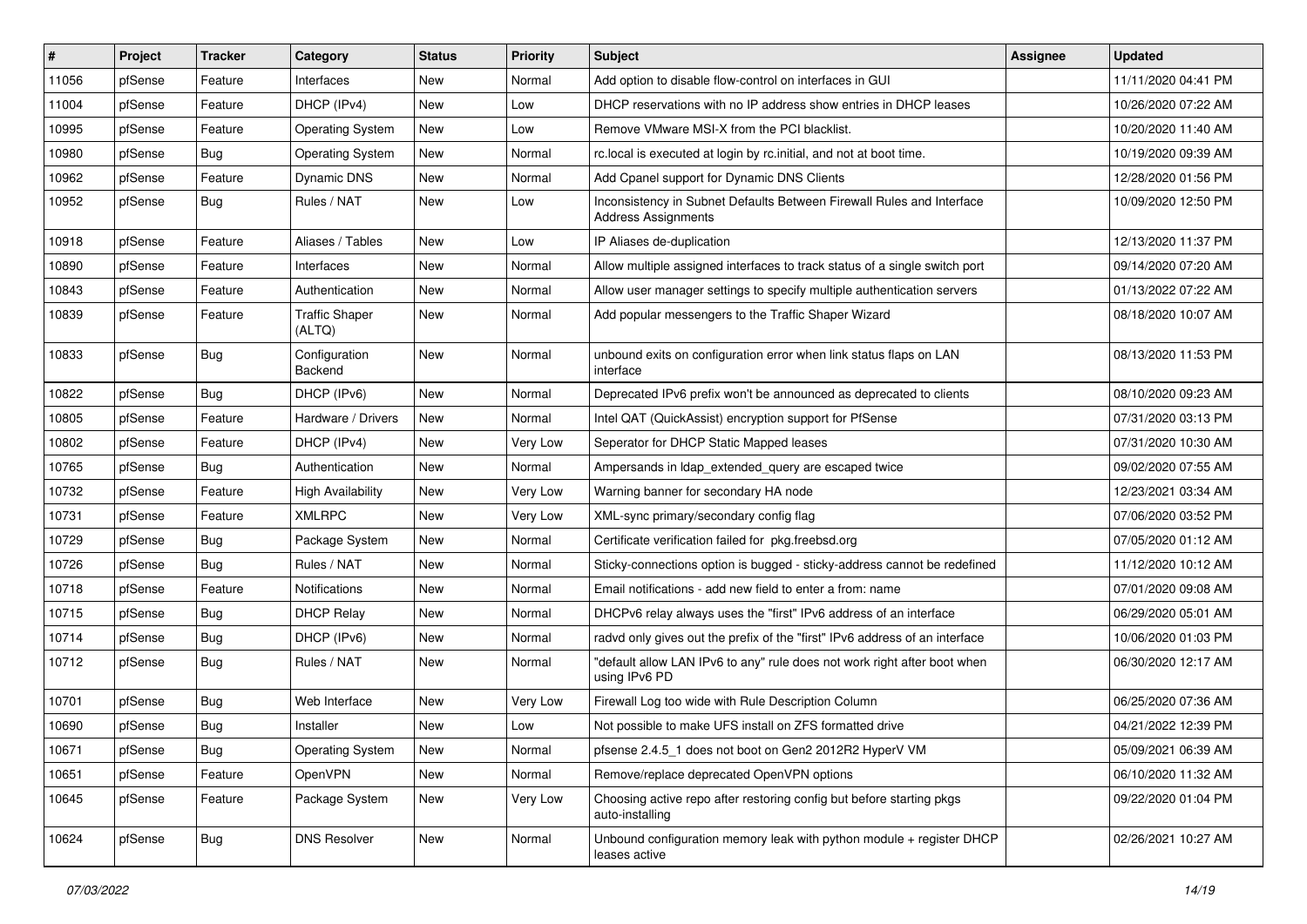| #     | Project | <b>Tracker</b> | Category                     | <b>Status</b> | <b>Priority</b> | <b>Subject</b>                                                                                                    | <b>Assignee</b> | <b>Updated</b>      |
|-------|---------|----------------|------------------------------|---------------|-----------------|-------------------------------------------------------------------------------------------------------------------|-----------------|---------------------|
| 10584 | pfSense | <b>Bug</b>     | Hardware / Drivers           | New           | Normal          | SG-3100 with M.2: shutdown instead of reboot                                                                      |                 | 07/21/2020 03:08 AM |
| 10581 | pfSense | Feature        | Logging                      | New           | Normal          | Provide ability to disable nginx access logging to remote syslog server                                           |                 | 05/21/2020 08:36 PM |
| 10544 | pfSense | Bug            | User Manager /<br>Privileges | New           | Normal          | It's not possible to add a user to group operator using the gui                                                   |                 | 04/21/2022 12:39 PM |
| 10530 | pfSense | Bug            | Upgrade                      | New           | Normal          | Convert config version to be based on product version                                                             |                 | 04/21/2022 12:39 PM |
| 10514 | pfSense | Feature        | Web Interface                | New           | Normal          | Add to every page an unparsed Notes field for administrative reference                                            |                 | 04/30/2020 06:32 PM |
| 10513 | pfSense | Bug            | Rules / NAT                  | New           | Normal          | State issues with policy routing and HA failover                                                                  |                 | 04/21/2022 12:39 PM |
| 10493 | pfSense | Bug            | <b>IPsec</b>                 | New           | Normal          | filter_get_vpns_list() issues                                                                                     |                 | 05/06/2020 01:07 AM |
| 10468 | pfSense | Feature        | Web Interface                | <b>New</b>    | Normal          | Allow to download log files from WebGUI                                                                           |                 | 04/17/2020 06:17 AM |
| 10467 | pfSense | Feature        | <b>Notifications</b>         | New           | Very Low        | Email alert functionality for system health                                                                       |                 | 05/21/2020 06:02 AM |
| 10464 | pfSense | Todo           | Upgrade                      | New           | Low             | Disallow package updates when a system update is available                                                        |                 | 06/30/2022 08:41 AM |
| 10446 | pfSense | Feature        | Rules / NAT                  | New           | Very Low        | VIP address is not shown in firewall rules                                                                        |                 | 06/09/2022 02:07 PM |
| 10404 | pfSense | Feature        | <b>NTPD</b>                  | New           | Normal          | Consider using chrony for NTP services                                                                            |                 | 11/23/2021 06:59 PM |
| 10401 | pfSense | Feature        | Dashboard                    | New           | Normal          | Request: ability to sort/separate stopped/running Service(s) on<br>Dashboard -> Services Status widget            |                 | 03/31/2020 04:48 PM |
| 10395 | pfSense | Feature        | Dashboard                    | New           | Low             | Add Dashboard System Information support for more PC Engines APU<br>boards                                        |                 | 02/17/2022 01:02 AM |
| 10352 | pfSense | <b>Bug</b>     | Authentication               | New           | Very Low        | RADIUS authentication fails with MSCHAPv1 or MSCHAPv2 when<br>passwords contain international characters          |                 | 06/20/2022 04:04 PM |
| 10345 | pfSense | Feature        | DHCP (IPv4)                  | <b>New</b>    | Normal          | DHCP lease distinction between online and offline                                                                 |                 | 03/16/2020 07:56 AM |
| 10342 | pfSense | Bug            | <b>DNS Resolver</b>          | New           | Normal          | Unbound domain overrides stop resolving periodically. They only resume<br>after the service has been restarted.   |                 | 03/13/2020 10:35 AM |
| 10325 | pfSense | Bug            | Notifications                | New           | Normal          | System/Advanced/Notifications/E-Mail - SMTP Notification E-Mail auth<br>password Unexpected Bahaviour             |                 | 10/30/2020 08:17 AM |
| 10312 | pfSense | Feature        | Rules / NAT                  | <b>New</b>    | Low             | Reordering of NAT rules without dragging                                                                          |                 | 03/03/2020 07:28 AM |
| 10311 | pfSense | <b>Bug</b>     | OpenVPN                      | New           | Normal          | Too low net.link.ifqmaxlen causes packet drop under load when using<br>OpenVPN inside bridge interface under load |                 | 08/10/2021 03:10 AM |
| 10310 | pfSense | Bug            | Upgrade                      | New           | Normal          | Systems with low RAM and several packages may temporarily fail to load<br>large tables after an upgrade           |                 | 03/03/2020 07:55 AM |
| 10290 | pfSense | Feature        | Aliases / Tables             | New           | Very Low        | Firewall Aliases Add button on top of list                                                                        |                 | 07/10/2021 01:03 PM |
| 10280 | pfSense | Feature        | Dashboard                    | New           | Low             | DHCP Leases widget                                                                                                |                 | 11/07/2020 09:18 PM |
| 10277 | pfSense | Bug            | Web Interface                | New           | Normal          | Sorting the log entries does not use year value                                                                   |                 | 02/24/2020 07:46 AM |
| 10271 | pfSense | <b>Bug</b>     | Web Interface                | New           | Normal          | Large number of VLAN/LANs make "Interfaces" menu hard to access                                                   |                 | 02/20/2020 04:46 AM |
| 10258 | pfSense | Feature        | Certificates                 | New           | Very Low        | allow to sign CA                                                                                                  |                 | 02/20/2020 04:20 AM |
| 10250 | pfSense | Feature        | DHCP (IPv4)                  | New           | Very Low        | DHCP lease view by interface                                                                                      |                 | 02/11/2020 07:47 AM |
| 10238 | pfSense | Feature        | <b>Operating System</b>      | New           | Very Low        | Periodic Scrub of ZFS filesystem                                                                                  |                 | 12/31/2020 03:02 PM |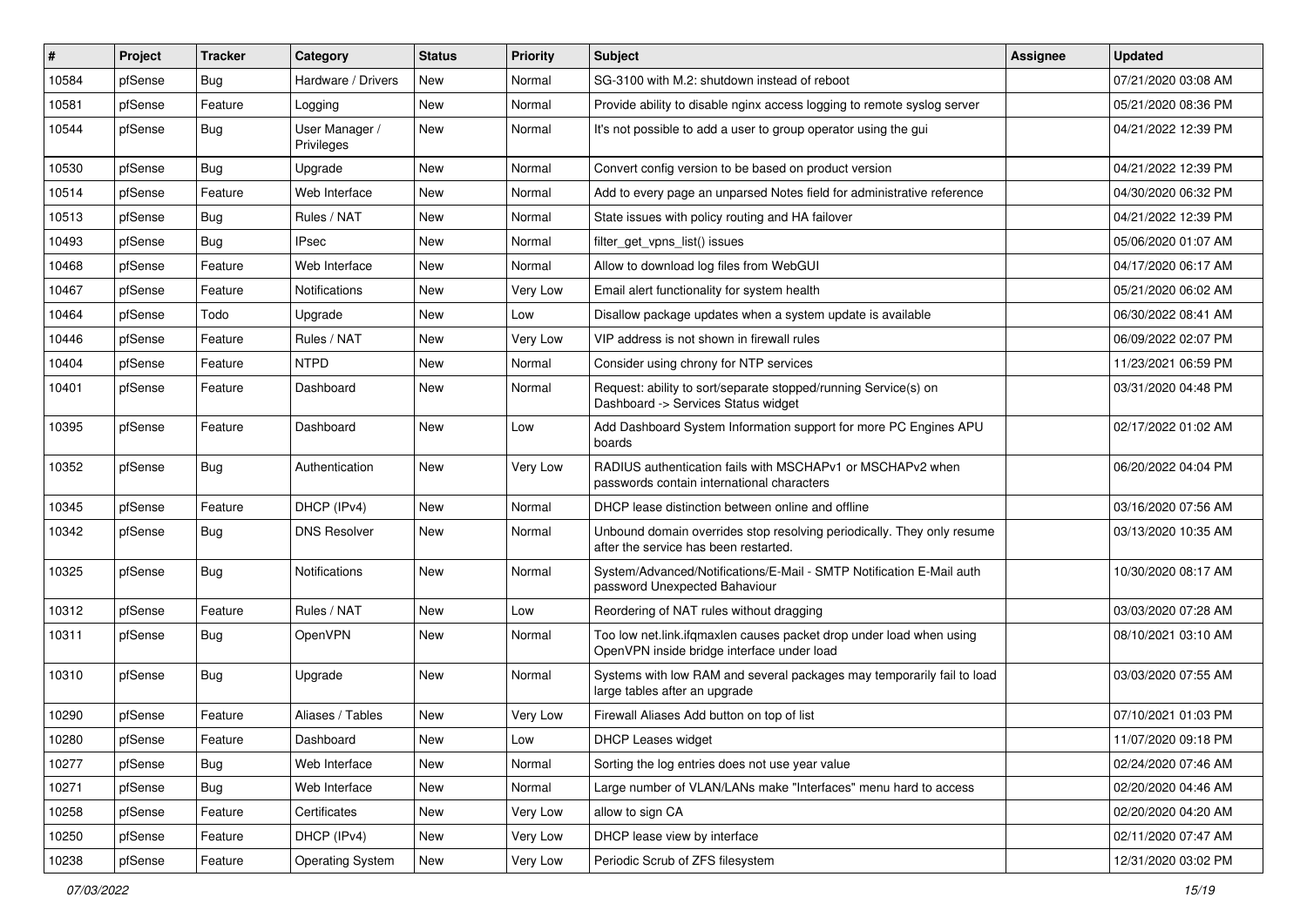| $\vert$ # | Project | <b>Tracker</b> | Category                | <b>Status</b> | <b>Priority</b> | <b>Subject</b>                                                                                                   | Assignee | <b>Updated</b>      |
|-----------|---------|----------------|-------------------------|---------------|-----------------|------------------------------------------------------------------------------------------------------------------|----------|---------------------|
| 10237     | pfSense | Feature        | Upgrade                 | New           | Normal          | Take ZFS snapshot on Upgrade                                                                                     |          | 04/07/2020 03:58 PM |
| 10223     | pfSense | Feature        | Interfaces              | <b>New</b>    | Normal          | Add the ability to create additional loopback interfaces                                                         |          | 12/15/2020 04:35 PM |
| 10204     | pfSense | Feature        | Interfaces              | New           | Low             | Possible clarification of Track IPv6 Interface Subnet ID                                                         |          | 01/23/2020 01:04 PM |
| 10150     | pfSense | Bug            | <b>IGMP Proxy</b>       | New           | Normal          | IGMP Proxy does not scale to hundreds of streams                                                                 |          | 01/03/2020 02:56 AM |
| 10144     | pfSense | Feature        | Web Interface           | New           | Low             | Default Sort Order, DHCP Leases                                                                                  |          | 12/31/2019 06:47 PM |
| 10143     | pfSense | Bug            | <b>DNS Resolver</b>     | New           | Normal          | System hostname DNS entry is assigned to the wrong IP on multi-wan<br>setups                                     |          | 12/31/2019 02:33 PM |
| 10137     | pfSense | Feature        | Package System          | <b>New</b>    | Normal          | net-mgmt/arpwatch: Update to 3.0                                                                                 |          | 12/30/2019 05:16 PM |
| 10000     | pfSense | Bug            | Dynamic DNS             | New           | Normal          | Azure Dynamic DNS A and AAAA Records for Apex Zone                                                               |          | 03/31/2020 09:03 AM |
| 9942      | pfSense | Feature        | <b>Operating System</b> | <b>New</b>    | Normal          | Give pfSense the possibility to change the keyboard Layout for console<br>users                                  |          | 01/22/2021 02:33 AM |
| 9937      | pfSense | Feature        | Authentication          | New           | Normal          | OpenVPN Login User Privilege                                                                                     |          | 11/29/2019 08:46 AM |
| 9876      | pfSense | Feature        | <b>Operating System</b> | <b>New</b>    | Normal          | PFsense on KVM: Web interface hint to disable "Hardware Checksum<br>Offloading"                                  |          | 07/03/2020 07:11 AM |
| 9857      | pfSense | Feature        | <b>IPsec</b>            | <b>New</b>    | Normal          | IPsec Down/Up SMTP Notifications                                                                                 |          | 08/31/2021 08:07 AM |
| 9838      | pfSense | Feature        | <b>OpenVPN</b>          | New           | Normal          | PKCS11 support                                                                                                   |          | 10/20/2019 02:12 PM |
| 9837      | pfSense | Bug            | Interfaces              | <b>New</b>    | Very Low        | ipv6 is not completely disabled on the interfaces                                                                |          | 10/24/2019 01:16 AM |
| 9805      | pfSense | <b>Bug</b>     | Dynamic DNS             | <b>New</b>    | Normal          | dynDNS cloudflare multiple entries                                                                               |          | 10/02/2019 04:51 PM |
| 9800      | pfSense | Feature        | Hardware / Drivers      | New           | Normal          | Add toggle for net.isr.dispatch=deferred in GUI                                                                  |          | 09/29/2019 06:18 AM |
| 9775      | pfSense | Feature        | Backup / Restore        | New           | Normal          | AutoConfigBackup - Rolling per day/hour cap on changes, retention policy                                         |          | 09/20/2019 09:19 AM |
| 9755      | pfSense | <b>Bug</b>     | Package System          | New           | Very Low        | package description wrong link<br>https://www.freshports.org/security/openvpn-client-export                      |          | 09/13/2019 07:22 AM |
| 9737      | pfSense | <b>Bug</b>     | <b>Traffic Graphs</b>   | New           | Normal          | traffic-graphs.js shows incorrect units inside the chart                                                         |          | 09/09/2019 06:35 AM |
| 9732      | pfSense | Feature        | DHCP (IPv4)             | New           | Normal          | System UTC time offset in DHCP Option 2                                                                          |          | 09/06/2019 08:39 PM |
| 9718      | pfSense | Feature        | Diagnostics             | New           | Low             | Make diag_states_summary table sortable                                                                          |          | 10/06/2020 09:12 AM |
| 9717      | pfSense | Feature        | Web Interface           | New           | Low             | Search box for pfsense?                                                                                          |          | 07/05/2020 02:14 PM |
| 9698      | pfSense | <b>Bug</b>     | <b>RRD Graphs</b>       | New           | Normal          | Monitoring graphs do not retain state after auto-refresh                                                         |          | 08/26/2019 02:09 AM |
| 9690      | pfSense | <b>Bug</b>     | Interfaces              | New           | Normal          | Ethernet flow control should be disabled by default                                                              |          | 08/19/2019 06:45 PM |
| 9680      | pfSense | Feature        | <b>DHCP Relay</b>       | New           | Normal          | Seperate DHCP Server and relay per interface                                                                     |          | 02/27/2020 10:47 AM |
| 9677      | pfSense | Bug            | Dashboard               | <b>New</b>    | Normal          | Dashboard hangs when widget needs data from a remote host which is<br>down                                       |          | 08/13/2019 09:15 AM |
| 9664      | pfSense | <b>Bug</b>     | Dynamic DNS             | <b>New</b>    | Normal          | DynDNS and Dual-wan problem with CloudFlare (works with No-Ip)                                                   |          | 08/03/2019 10:00 AM |
| 9654      | pfSense | <b>Bug</b>     | <b>DNS Resolver</b>     | New           | Normal          | After reboot, the DNS resolver must be restarted before it will advertise<br>the ipv6 DNS address of the router. |          | 11/20/2020 03:12 AM |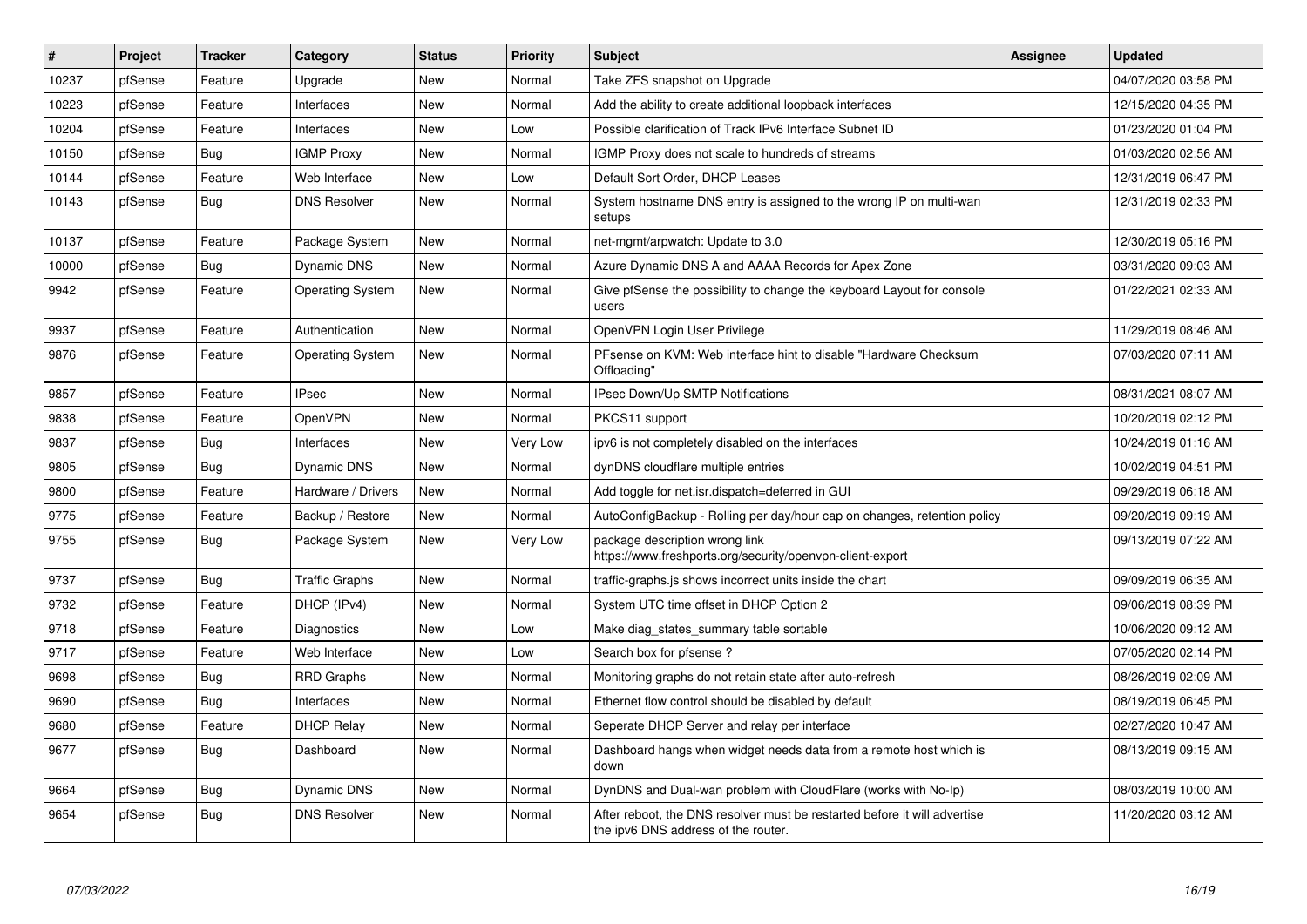| #    | Project | <b>Tracker</b> | Category                     | <b>Status</b> | <b>Priority</b> | <b>Subject</b>                                                                                                       | Assignee | <b>Updated</b>      |
|------|---------|----------------|------------------------------|---------------|-----------------|----------------------------------------------------------------------------------------------------------------------|----------|---------------------|
| 9650 | pfSense | Bug            | Gateways                     | <b>New</b>    | Normal          | IPv6 connection drops (ir-)regular on Kabelvodafone (German cable<br>ISP)                                            |          | 07/27/2019 07:14 AM |
| 9633 | pfSense | Feature        | <b>PPPoE Server</b>          | <b>New</b>    | Normal          | PPPoE/L2TP Server Status Page                                                                                        |          | 10/09/2021 12:05 PM |
| 9627 | pfSense | Feature        | <b>Captive Portal</b>        | New           | Normal          | Captive Portal only shows authenticated users                                                                        |          | 08/14/2019 02:48 PM |
| 9626 | pfSense | <b>Bug</b>     | Web Interface                | New           | Normal          | When deny write permission is assigned to a user, there is no error<br>feedback if the user tries to write something |          | 06/25/2022 05:41 PM |
| 9621 | pfSense | Feature        | User Manager /<br>Privileges | New           | Normal          | More convenient deletion of single user privileges                                                                   |          | 07/09/2019 03:09 AM |
| 9617 | pfSense | Feature        | <b>PPP</b> Interfaces        | <b>New</b>    | Normal          | PPPoE Static IP Configuration in GUI                                                                                 |          | 10/15/2021 08:52 PM |
| 9591 | pfSense | Feature        | Rules / NAT                  | New           | Normal          | Add under firewall rules a search box                                                                                |          | 08/14/2019 02:39 PM |
| 9585 | pfSense | <b>Bug</b>     | Interfaces                   | New           | Normal          | 6RD: Unable to reach hosts on within same 6rd-domain                                                                 |          | 08/14/2019 02:39 PM |
| 9575 | pfSense | Feature        | DHCP (IPv6)                  | <b>New</b>    | Very Low        | RFC 7078 - Distributing Address Selection Policy Using DHCPv6                                                        |          | 08/14/2019 02:39 PM |
| 9574 | pfSense | Feature        | Package System               | New           | Normal          | Show changelog at package upgrade                                                                                    |          | 06/02/2019 04:35 AM |
| 9566 | pfSense | Bug            | <b>Traffic Graphs</b>        | <b>New</b>    | Normal          | Traffic graph displays traffic incorrectly                                                                           |          | 11/18/2019 07:54 AM |
| 9544 | pfSense | Feature        | Routing                      | <b>New</b>    | Normal          | Enable RADIX MPATH                                                                                                   |          | 04/21/2022 12:39 PM |
| 9536 | pfSense | Feature        | DHCP (IPv6)                  | New           | Normal          | Support dynamic prefix in DHCPv6 Server                                                                              |          | 05/25/2022 04:27 AM |
| 9504 | pfSense | <b>Bug</b>     | Dynamic DNS                  | New           | Normal          | Multiple Dynamic DNS update notifications for the same interface, not<br>differentiated by the hostname              |          | 05/07/2019 07:46 AM |
| 9485 | pfSense | Bug            | User Manager /<br>Privileges | New           | Normal          | password match error on system usermanager causes Group<br>membership to be reset.                                   |          | 04/26/2019 08:52 AM |
| 9464 | pfSense | Feature        | Interfaces                   | New           | Normal          | Marvell 6000 -- netgate hardware (e.g.: XG-7100, XG-3100) internal<br>switch LACP support                            |          | 04/08/2019 07:58 AM |
| 9453 | pfSense | Bug            | <b>LAGG Interfaces</b>       | <b>New</b>    | Normal          | VLAN Interfaces on LAGG get orphaned at boot                                                                         |          | 08/21/2019 11:16 AM |
| 9436 | pfSense | Feature        | <b>DNS Resolver</b>          | <b>New</b>    | Normal          | Unbound: enable dnstap support                                                                                       |          | 03/27/2019 07:54 PM |
| 9353 | pfSense | <b>Bug</b>     | Dashboard                    | <b>New</b>    | Low             | PHPSession errors from limited access to dashboard and widgets                                                       |          | 10/06/2020 09:31 AM |
| 9344 | pfSense | <b>Bug</b>     | Translations                 | New           | Normal          | OpenVPN click NCP Algorithms will always go to DH Parameters<br>website(in Chinese-Taiwan)                           |          | 10/21/2021 03:48 AM |
| 9343 | pfSense | Bug            | DHCP (IPv4)                  | <b>New</b>    | Normal          | diag arp.php times out with large DHCPD leases table                                                                 |          | 08/14/2019 01:19 PM |
| 9338 | pfSense | <b>Bug</b>     | <b>IGMP Proxy</b>            | New           | Normal          | igmpproxy ignoring downstream vlan interface                                                                         |          | 02/22/2019 03:48 AM |
| 9336 | pfSense | Feature        | <b>Notifications</b>         | <b>New</b>    | Very Low        | Make Dynamic DNS update notification e-mail optional                                                                 |          | 02/18/2019 11:49 AM |
| 9295 | pfSense | <b>Bug</b>     | <b>PPPoE Server</b>          | <b>New</b>    | Very High       | IPv6 PD does not work with PPPOE (Server & Client)                                                                   |          | 05/15/2022 10:53 AM |
| 9293 | pfSense | Feature        | Web Interface                | <b>New</b>    | Low             | Provide WebUI message (banner) prior to login                                                                        |          | 08/14/2019 02:39 PM |
| 9288 | pfSense | Feature        | Authentication               | New           | Normal          | SSHGuard add pfSense signature in standard                                                                           |          | 08/14/2019 01:19 PM |
| 9253 | pfSense | Feature        | User Manager /<br>Privileges | <b>New</b>    | Normal          | RFE: True View-Only WebCFG options                                                                                   |          | 08/21/2019 09:21 AM |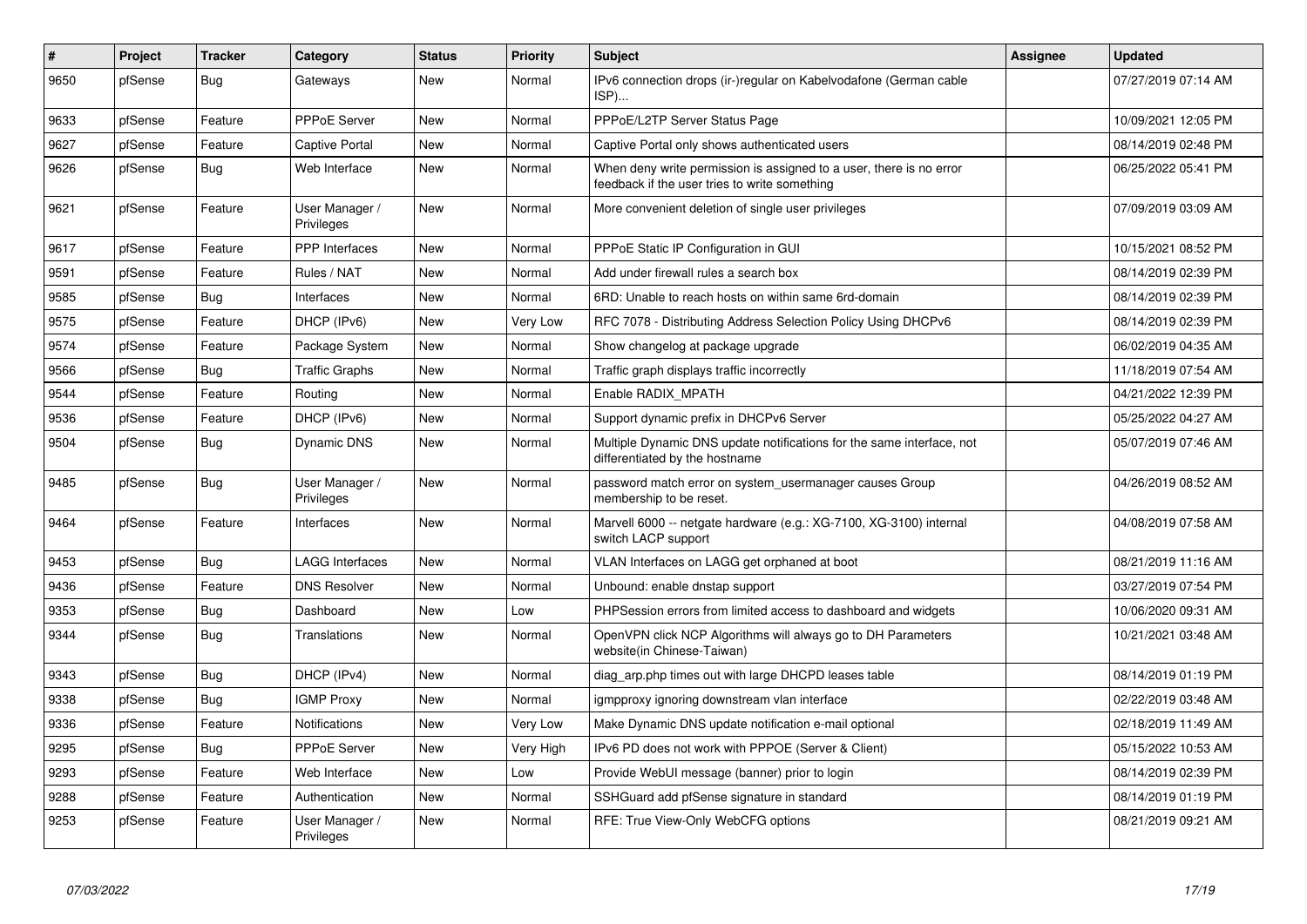| #    | Project | <b>Tracker</b> | Category                                 | <b>Status</b> | <b>Priority</b> | Subject                                                                                                                      | <b>Assignee</b> | <b>Updated</b>      |
|------|---------|----------------|------------------------------------------|---------------|-----------------|------------------------------------------------------------------------------------------------------------------------------|-----------------|---------------------|
| 9241 | pfSense | <b>Bug</b>     | Interfaces                               | New           | Normal          | Ethernet link cycles up/down if "auto-negotiate" is explicitly selected in<br>interface configuration                        |                 | 12/31/2018 08:36 PM |
| 9226 | pfSense | Feature        | Web Interface                            | New           | Normal          | zfs GUI functionality - alerts                                                                                               |                 | 12/31/2020 02:50 PM |
| 9222 | pfSense | Feature        | Authentication                           | New           | Normal          | Add sshguard log when release an IP                                                                                          |                 | 08/14/2019 01:00 PM |
| 9192 | pfSense | Bug            | PPP Interfaces                           | <b>New</b>    | Normal          | PPPoE daemon selects wrong interface                                                                                         |                 | 08/20/2019 10:05 AM |
| 9183 | pfSense | Bug            | <b>LAGG Interfaces</b>                   | New           | Very Low        | OpenVPN Lagg Interface not working after restart or new start                                                                |                 | 08/21/2019 11:17 AM |
| 9179 | pfSense | Bug            | <b>NAT Reflection</b>                    | New           | Normal          | NAT reflection fix implemented for #8604 is causing WebUI and XMLRPC<br>to fail on slave                                     |                 | 03/27/2020 08:01 PM |
| 9167 | pfSense | Bug            | Rules / NAT                              | New           | Normal          | Some Important ICMPv6 Traffic Not Allowed by Default Rules                                                                   |                 | 08/14/2019 01:00 PM |
| 9165 | pfSense | Feature        | Authentication                           | New           | Normal          | only IPs can be added to sshguard whitelist                                                                                  |                 | 04/21/2022 12:39 PM |
| 9156 | pfSense | Feature        | OpenVPN                                  | New           | Normal          | OpenVPN: Add tickbox for 'nopool' directive                                                                                  |                 | 04/14/2020 01:45 PM |
| 9149 | pfSense | Bug            | Package System                           | New           | Low             | Continued issues with /tmp and /var in RAM on 2.4                                                                            |                 | 11/24/2018 11:56 AM |
| 9140 | pfSense | <b>Bug</b>     | Logging                                  | New           | Very Low        | Unexpected rule can be displayed when looking up filter log entry with<br>multiple matching rules                            |                 | 08/19/2019 02:56 PM |
| 9136 | pfSense | Bug            | DHCP (IPv6)                              | New           | High            | IPv6 Tracking Interfaces Lose IPv6 Address in Certain Cases                                                                  |                 | 04/21/2022 12:39 PM |
| 9130 | pfSense | Feature        | DHCP (IPv4)                              | New           | Normal          | Request ID [#INC-16195]: DHCP - PXE Boot                                                                                     |                 | 09/10/2020 01:39 PM |
| 9101 | pfSense | Bug            | <b>Traffic Graphs</b>                    | New           | Normal          | Traffic Graphs/Dashboard Slows Downloads Being Performed by the<br>Same Firefox Browser                                      |                 | 08/21/2019 09:18 AM |
| 9087 | pfSense | Bug            | <b>Traffic Graphs</b>                    | New           | Normal          | Traffic Graph Widget Legend Not Updating                                                                                     |                 | 08/14/2019 12:38 PM |
| 9063 | pfSense | Feature        | Dynamic DNS                              | New           | Normal          | Allow dynamic DNS client entry to specify which Check IP service to use                                                      |                 | 10/24/2018 11:53 AM |
| 9060 | pfSense | Feature        | Logging                                  | New           | Normal          | add rule name filtering field for firewall log viewer                                                                        |                 | 08/14/2019 12:38 PM |
| 9038 | pfSense | Feature        | Logging                                  | <b>New</b>    | Normal          | Live view of any log file                                                                                                    |                 | 08/19/2019 02:55 PM |
| 9037 | pfSense | Bug            | <b>DNS Resolver</b>                      | New           | Normal          | Unbound not logging to syslog after reboot                                                                                   |                 | 10/12/2018 05:09 AM |
| 9035 | pfSense | Bug            | Rules / NAT                              | <b>New</b>    | Normal          | Inactive Interfaces are Hidden in Firewall Rules                                                                             |                 | 08/14/2019 12:39 PM |
| 8963 | pfSense | <b>Bug</b>     | <b>Traffic Shaper</b><br>(Limiters)      | New           | Normal          | 2.4.4 Limiters don't work after CARP fail-over                                                                               |                 | 12/10/2018 06:40 AM |
| 8929 | pfSense | Feature        | Web Interface                            | New           | Normal          | Scroll bar css dark theme                                                                                                    |                 | 08/14/2019 12:16 PM |
| 8879 | pfSense | Feature        | DHCP (IPv4)                              | New           | Very Low        | DHCP options ADD force options                                                                                               |                 | 09/07/2018 09:14 AM |
| 8846 | pfSense | <b>Bug</b>     | Gateways                                 | New           | Low             | Misleading gateway error message adding/editing static routes using a<br>disabled interface                                  |                 | 08/21/2019 11:29 AM |
| 8831 | pfSense | Bug            | IPv6 Router<br>Advertisements<br>(RADVD) | New           | Very High       | Radvd causes latency spikes                                                                                                  |                 | 04/19/2021 04:51 AM |
| 8820 | pfSense | <b>Bug</b>     | Rules / NAT                              | New           | Low             | System/Advanced/Misc - "Do not kill connections when schedule expires"<br>UN-checked still leaves existing connections open. |                 | 07/28/2020 10:59 AM |
| 8804 | pfSense | Bug            | PPP Interfaces                           | New           | Normal          | Netgate SG-1000 PPPoE Keepalives not prioritized, internet drops                                                             |                 | 08/20/2019 10:06 AM |